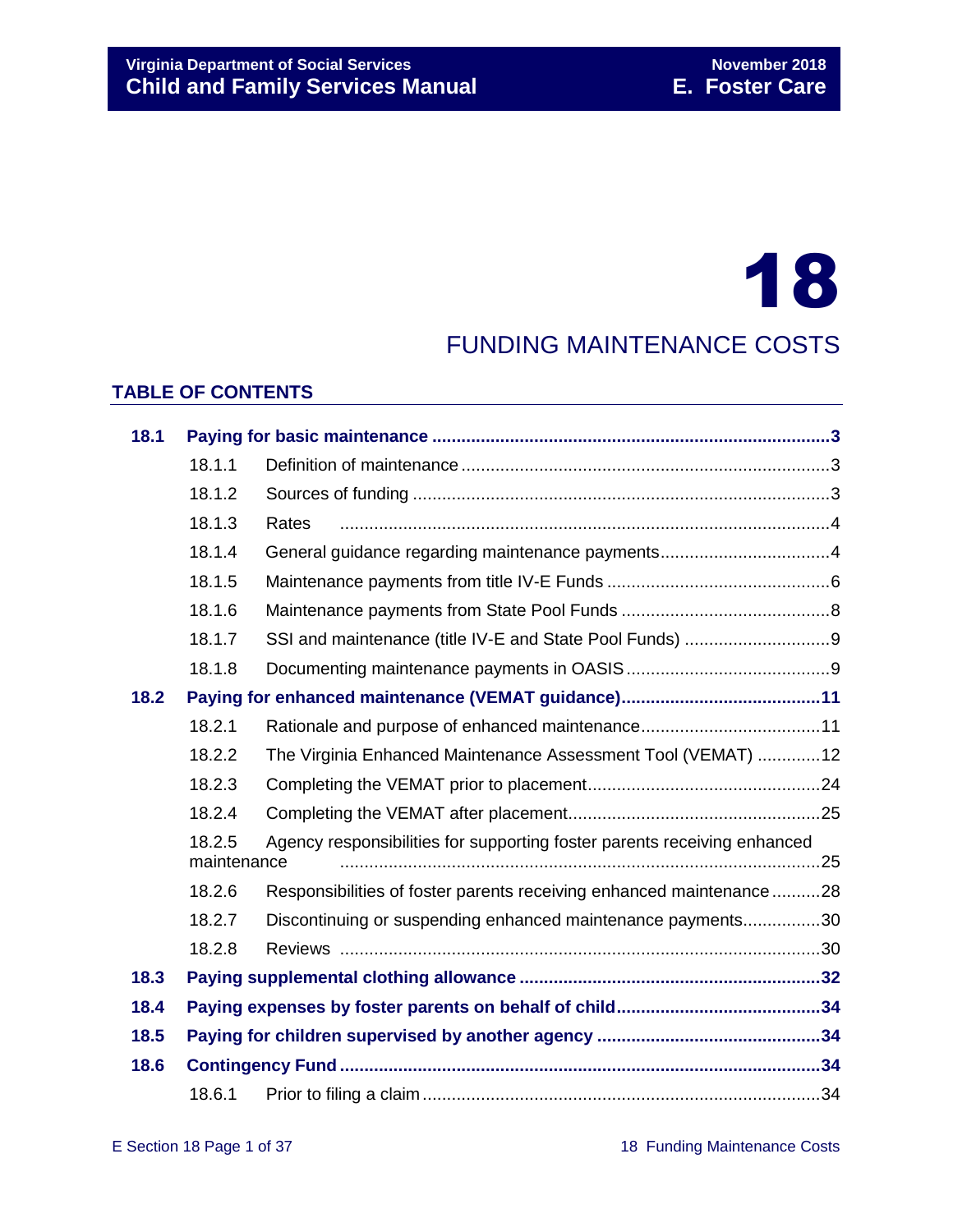#### **Virginia Department of Social Services November 2018 Child and Family Services Manual E. Foster Care**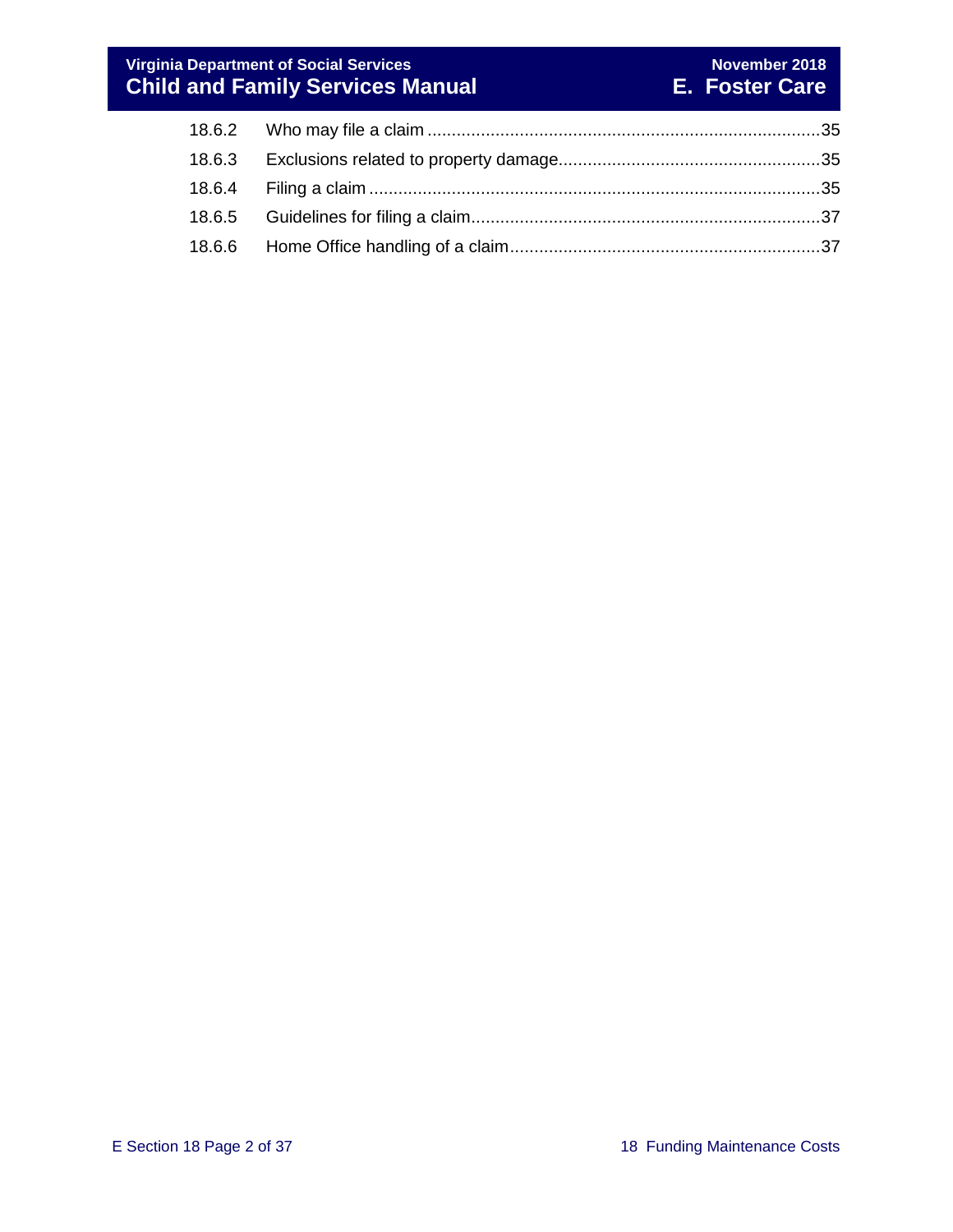# 18 FUNDING MAINTENANCE COSTS

# <span id="page-2-0"></span>**18.1 Paying for basic maintenance**

#### <span id="page-2-1"></span>**18.1.1 Definition of maintenance**

Maintenance means payments made on behalf of a child in foster care to cover the cost of (and the cost of providing) food, clothing, shelter, daily supervision, school supplies, a child's personal incidentals, liability insurance with respect to a child, and reasonable travel for the child to visit with family or other caretakers and to remain in his or her previous school placement. In the case of child care institutions, such term must include the reasonable costs of administration and operation of such institutions as are necessarily required to provide the items described in the preceding sentence.

#### <span id="page-2-2"></span>**18.1.2 Sources of funding**

Maintenance costs should be paid with:

- A child's own income (i.e., SSI, SSA, or child support).
- Title IV-E funds for eligible children.
- State pool funds for non-title IV-E children.
- Local only funds when the locality is not in compliance with guidance.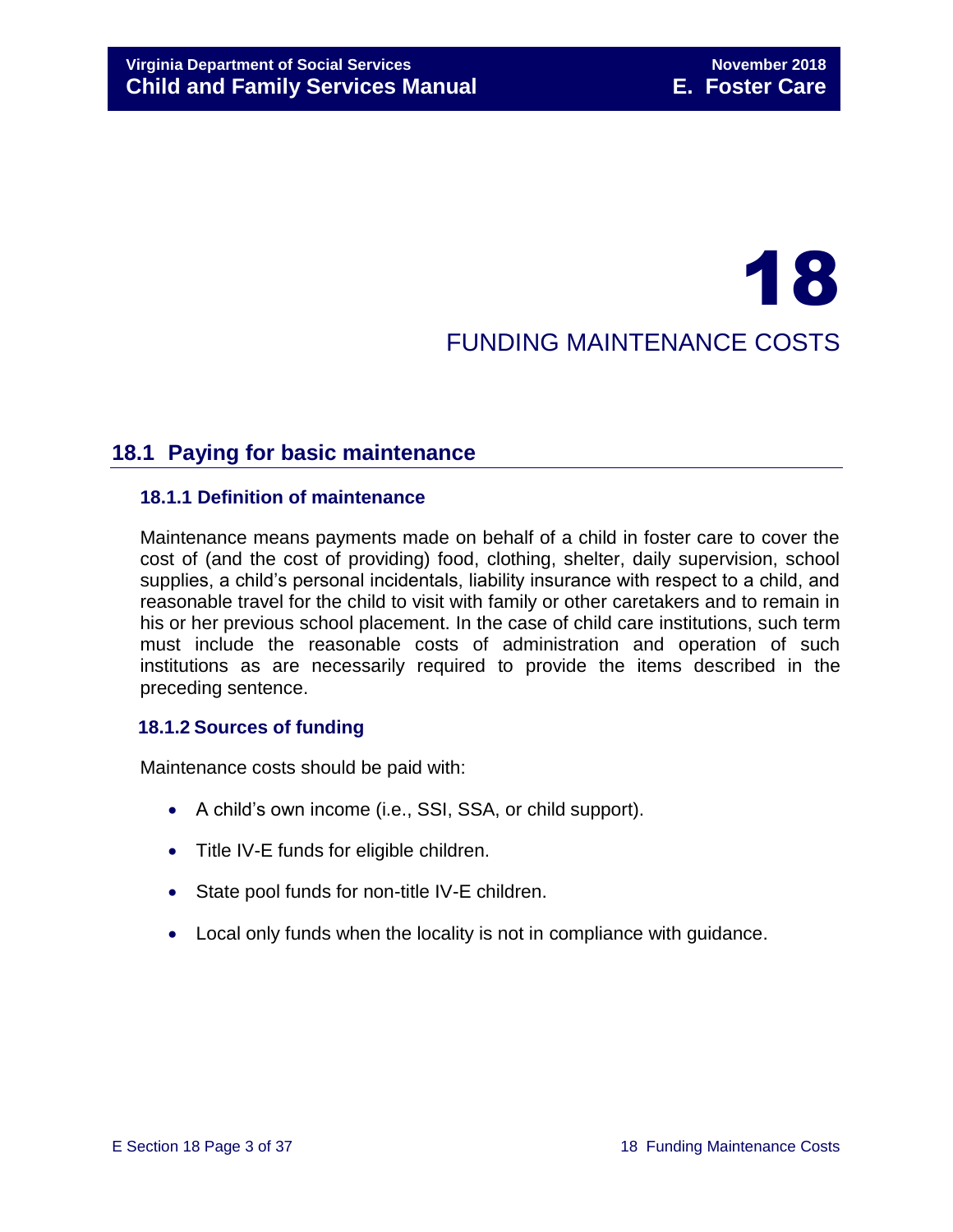#### <span id="page-3-2"></span><span id="page-3-0"></span>**18.1.3 Rates**

Age groupings and uniform monthly maintenance payment rates are as follows:

Effective July 2016

| <b>Maintenance Payment Rates</b>       |                   |          |                                          |                      |                          |  |  |  |  |
|----------------------------------------|-------------------|----------|------------------------------------------|----------------------|--------------------------|--|--|--|--|
| Age of Child                           | Room and<br>Board | Clothing | Personal care,<br>Recreation,<br>Reading | Monthly<br>Allowance | Total<br>Payment<br>Rate |  |  |  |  |
| $0$ thru 4                             | \$322             | \$59     | \$90                                     | \$0                  | \$471                    |  |  |  |  |
| 5 thru 12                              | \$369             | \$76     | \$97                                     | \$10                 | \$552                    |  |  |  |  |
| 13 and over                            | \$448             | \$118    | \$104                                    | \$30                 | \$700                    |  |  |  |  |
| Maximum Independent Living Stipend     |                   |          |                                          |                      |                          |  |  |  |  |
| <b>Supplemental Clothing Allowance</b> |                   |          |                                          |                      |                          |  |  |  |  |
| Age 0 thru 4                           |                   |          |                                          |                      |                          |  |  |  |  |
| Age 5 thru 12                          |                   |          |                                          |                      |                          |  |  |  |  |
| Age 13 and over                        |                   |          |                                          |                      |                          |  |  |  |  |

#### <span id="page-3-1"></span>**18.1.4 General guidance regarding maintenance payments**

- Maintenance payments are designed to assist the caregiver in providing for the child's basic needs as defined in Section 18.1.1. It is not expected that the maintenance rates will cover all the needs of the child. Service needs of children and their families are not included in the definition of maintenance. Therefore, services shall not be paid for with maintenance funds.
- Maintenance is paid directly to the foster parent by the child-placing agency on a monthly basis. The costs of day care and transportation of the child for visitation or to school may be reimbursed to the foster parent if they are paying the cost "up front" or may be paid directly to the individual or organization providing the service directly. Receipts for such costs are required for reimbursement.
- Maintenance payments paid to a child care institution are limited to include only those items that are included in the term "foster care maintenance payments."
- Duplicate payments for maintenance shall not be made. Title IV-E payments to a placement for room and board are not considered duplicate payments if the child is temporarily absent for 14 or fewer consecutive days **and the child returns to the same placement.** An absence may include run away, respite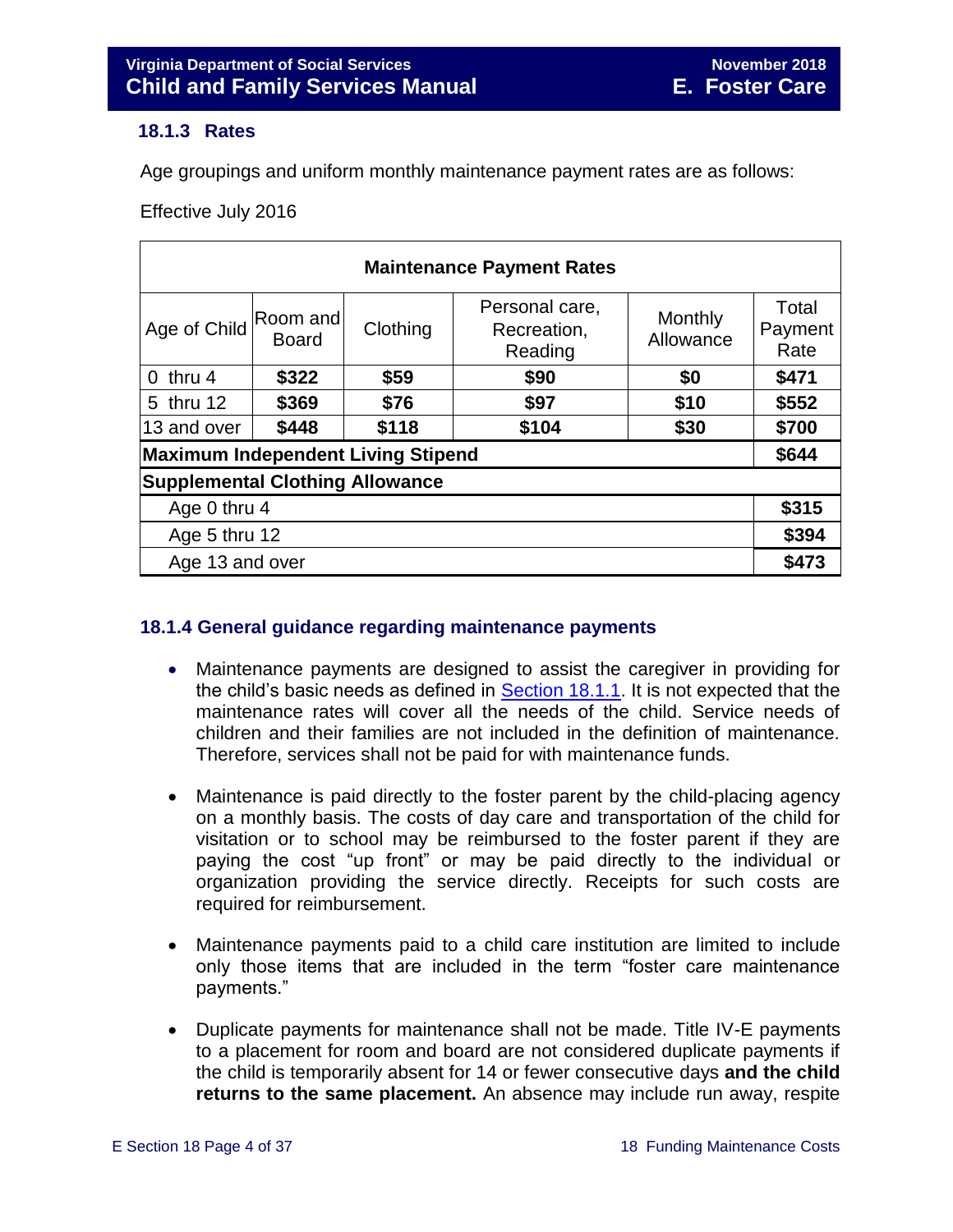care, hospitalizations, family visitation, or detention (not to include commitment to the Department of Juvenile Justice). Paying maintenance during the child's absence is intended to ensure that the temporary absence does not result in a placement disruption.

During the temporary absence, should it become apparent, at any point during the 14 days, that the placement has disrupted, the placement should be closed and the maintenance payment should cease. If the intention was for the child to return to the home within 14 days but the child does not, IV-E funds can not be used, but state pool funds may be used to fund the placement for no more than 14 days. For example:

- o If the youth runs away and the placement indicates that the youth can not return, the placement should be closed and payment should cease at that point.
- $\circ$  If the youth runs away and is unexpectedly detained on day 10 of the AWOL episode so will not be able to return to the placement by the  $14<sup>th</sup>$  day, the placement should be closed on day 10 and payments should cease. State pool funds may be used to fund the maintenance for 9 days.
- $\circ$  If the child requires psychiatric hospitalization that is expected to last less than 14 days but on day 14 the child has an incident that leads to a longer hospital stay, state pool funds may be used to fund the placement for the 14 days. Also on day 14, the original placement should be closed, and the hospitalization should be entered as a placement in OASIS.
- $\circ$  If the child requires psychiatric hospitalization that is expected to last less than 14 days and on day 8 the placement determines that the child cannot return, the placement should be closed, payments should cease, and the hospitalization should be entered as a placement. State pool funds may be used to fund the original placement for 7 days.
- $\circ$  If the child goes to visit relatives/parents for periods of time, maintenance can be paid to the placement as long as the absence does not go beyond 14 days and the child returns to the placement.
- $\circ$  If the youth has a probation violation and is detained for 10 days but returns to the foster home when he/she is released from detention, maintenance can be paid for the entire absence.
- Placement begins on the day a child is placed. For payment purposes, the last day of placement is the day before the date of removal. Example: Child is placed on June 1<sup>st</sup>. Child is removed on June 14<sup>th</sup>. Payments are made for placement from June 1 through June  $13<sup>th</sup>$ . Payments begin for the new placement on June 14<sup>th</sup>.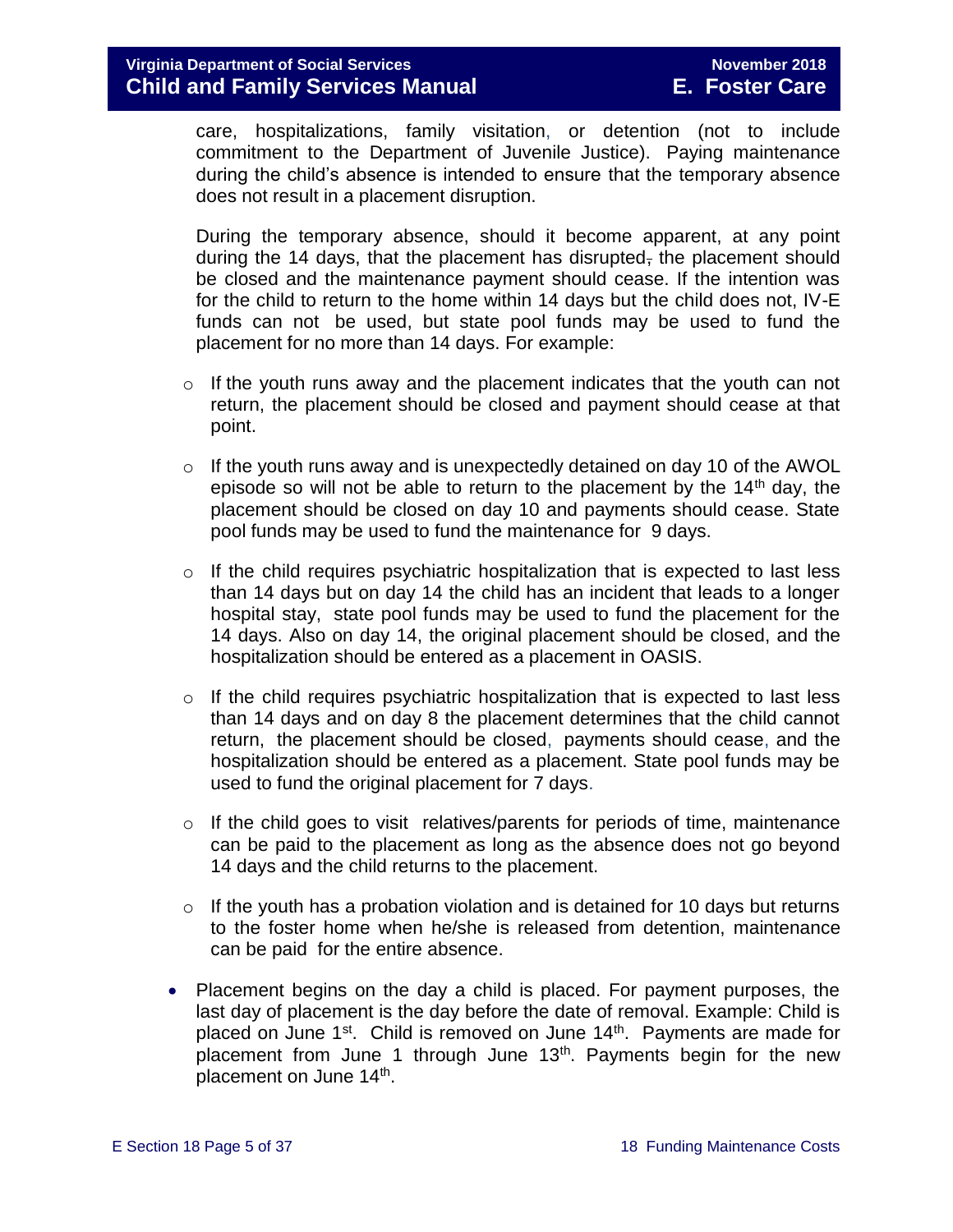- For those instances where there is an event that increases the amount of maintenance (i.e. birthday change in rate, enhanced maintenance payment), then the new rate shall become effective on the first of the month following the event that caused the increase in maintenance.
- When a child begins or ends a foster care placement or episode; prorating room and board for part of a month is based upon the actual number of days of care provided and the number of days in the month.
- Personal incidentals, which are included in the basic maintenance payment, are those costs associated with the personal care of a child such as (but not limited to) items related to personal hygiene, cosmetics, over the counter medications and special dietary foods; infant and toddler supplies, including high chairs and diapers; and occasional fees related to recreational activities.
- For children in foster care, the LDSS shall not decrease or increase the statedetermined basic maintenance rates to foster parents. The VEMAT shall be used to provide enhanced maintenance for increased supervision and support from the foster parent due to a specific child's behavioral, emotional, or physical/personal care requirements.
- When documenting a change in maintenance costs due to a birth date, enhanced payment, etc., the worker should input the information so that it is effective the first day of the month following the actual date that initiated the rate change in OASIS.
- A [Financial Agreement for Local Department of Social Services Approved](http://spark.dss.virginia.gov/divisions/dfs/resource_family/files/forms/032-02-0052-04-eng.xlsx)  [Providers](http://spark.dss.virginia.gov/divisions/dfs/resource_family/files/forms/032-02-0052-04-eng.xlsx) should be used to document the maintenance and enhanced maintenance amounts. The Agreement should be signed by the foster and adoptive parent and the LDSS representative on the day of placement.
- When the maintenance or enhanced maintenance rate changes, the LDSS should notify the foster or adoptive parents in writing of the changes and a new agreement should be developed. *This pertains to both LDSS foster homes and LCPA foster homes.*
- **Children that are placed on a trial home visit are NOT eligible for maintenance payments** *but continue to be eligible for service payments with FAPT approval.**Child care may be paid as a service if deemed appropriate and approved by FAPT.*

#### <span id="page-5-0"></span>**18.1.5 Maintenance payments from title IV-E Funds**

 Temporary absences from an approved placement for reasons of hospitalization, education or training, a vacation, detention (not to include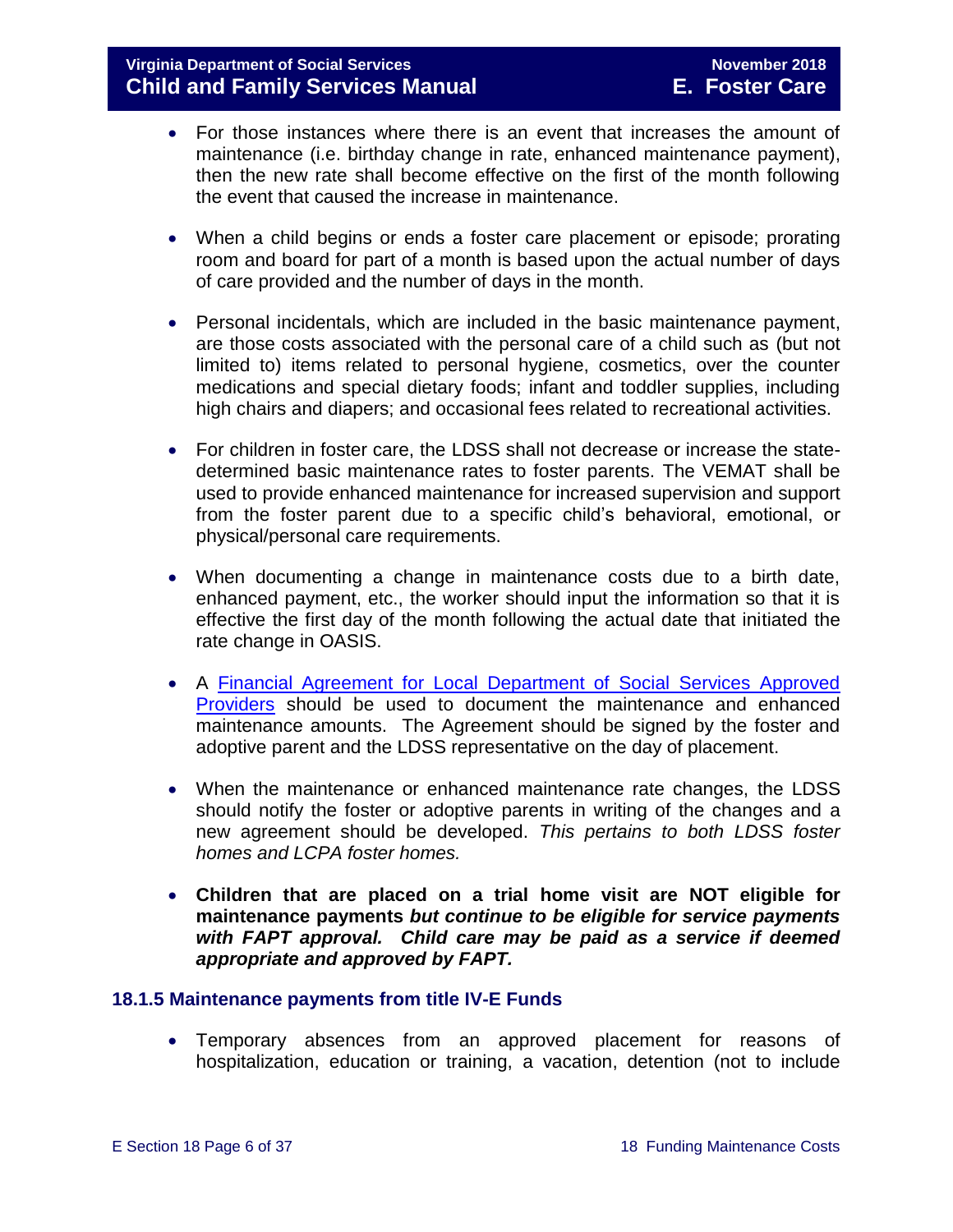commitment to the Department of Juvenile Justice) or trial home visit do not terminate eligibility for title IV-E.

- If the court orders a child's removal from the home and the child is otherwise title IV-E eligible, the child must be physically removed in order to be eligible for title IV-E foster care payment.
- For young adults who are in congregate care, title IV-E eligibility may continue beyond the age of 18 if the child is enrolled in a high school or vocational/technical school and expected to complete the high school or vocational/technical program prior to or in the month of his or her 19th birthday. The eligible 18-year-old child is considered to be enrolled full-time, regardless of the number of courses or length of time in school. The child is eligible for the month in which completion of the school program occurs; however, eligibility cannot be extended past that month. The program is considered completed on the last day of final exams or, if exams are not required, the last day of scheduled classes, or the date the graduation ceremony is scheduled to occur. Under no circumstances shall eligibility continue beyond the last day of the month of the child's 19th birthday. If, at any time during the child's 18th year, it is determined that the child will not complete the program of study by the last day of the month of his 19th birthday, the child's IV-E eligibility ends on the last day of that month. Once the young adult no longer meets the criteria above, he shall be moved out of congregate care prior to the end of the month. The young adult shall then enter the Fostering Futures Program and will be evaluated for title IV-E funding based on the new foster care episode. It is the responsibility of the service worker to provide notification to the benefit programs specialist of any change of educational status within **three (3) business days**.
- When the local department of social services (LDSS) accepts custody or placement of a child and places the child in a relative home, the agency shall approve the relative home as a foster family home only if they meet foster home provider requirements, and shall pay the relative foster parents maintenance payments per state rates.
- When necessary, the LDSS should use the emergency approval process and variance process to fully approve relative foster parents. Title IV-E payments may be made to a relative provider who is fully approved with certain variances. For more information on emergency approvals, see:
	- o Title IV-E Eligibility Manual, [section 1.6.2.1;](http://www.dss.virginia.gov/files/division/dfs/iv_e/manuals/title_IV-E_Foster_Care_Manual_July_2016.pdf) and
	- o The Local Department [Foster and Adoptive Family Home Approval](http://www.dss.virginia.gov/files/division/dfs/fc/intro_page/guidance_manuals/other/gudiance_2_13.pdf)  **[Guidance](http://www.dss.virginia.gov/files/division/dfs/fc/intro_page/guidance_manuals/other/gudiance_2_13.pdf)**
	- o [Title IV-E Eligibility Manual](http://www.dss.virginia.gov/files/division/dfs/iv_e/manuals/title_IV-E_Foster_Care_Manual_July_2016.pdf)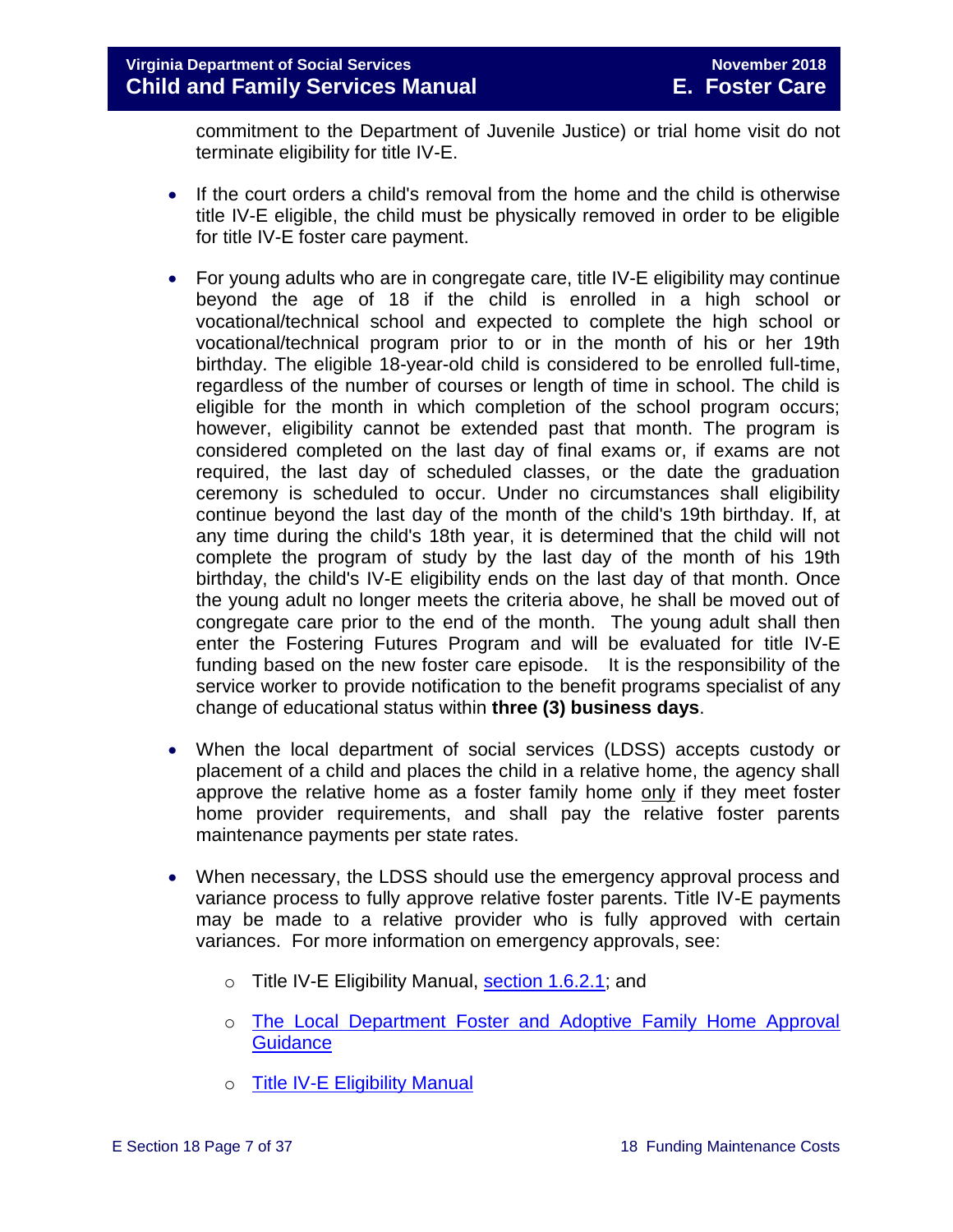#### **Virginia Department of Social Services November 2018 Child and Family Services Manual E. Foster Care**

 The LDSS may use title IV-E to pay enhanced maintenance when foster parents provide care to title IV-E eligible children placed in LDSS homes and the Virginia Enhanced Maintenance Assessment Tool (VEMAT) is used to determine the need for, and amount of, enhanced maintenance. title IV-E eligible children placed in treatment foster care programs shall be assessed with the VEMAT for enhanced maintenance and if such payment is indicated, all maintenance costs shall be charged against title IV-E for the eligible child. A copy of the VEMAT and all supporting documentation of the child's needs resulting in an enhanced maintenance payment shall be documented in the case record. These additional payments are made from State Pool funds for non-title IV-E children.

See "Rate-Structuring for Enhanced Maintenance" Guidance at:

o [DSS public website](http://www.dss.virginia.gov/family/fc/index.cgi)

#### <span id="page-7-0"></span>**18.1.6 Maintenance payments from State Pool Funds**

This is a source of funding, using primarily state and local money, through the Children's Services Act (CSA).

- Costs of maintenance are paid from this source for all foster care children who are not eligible for title IV-E. This includes the basic as well as the enhanced maintenance rate. Enhanced maintenance payments shall be utilized only when the VEMAT is used and the child is determined to have a clearly defined need for increased supervision and support from the foster parents due to the child's behavioral, emotional, or physical/personal care requirements.
- Service needs of children and their families are not included in the definition of maintenance. Therefore, services shall not be paid for with maintenance funds.
- The LDSS shall use procedures established by the Community Policy and Management Team (CPMT) for referring the child to the Family Assessment and Planning Team (FAPT) for services and funding.
- The CPMT may establish policies and procedures for authorizing payments for children who only require foster care maintenance without a full review by the FAPT  $(\S$  [2.2-5209\)](http://law.lis.virginia.gov/vacode/2.2-5209/).
- The LDSS shall not decrease or increase the state-determined basic maintenance rates to foster parents.
- State pool funds can only be used for placement in an approved or licensed facility or foster home.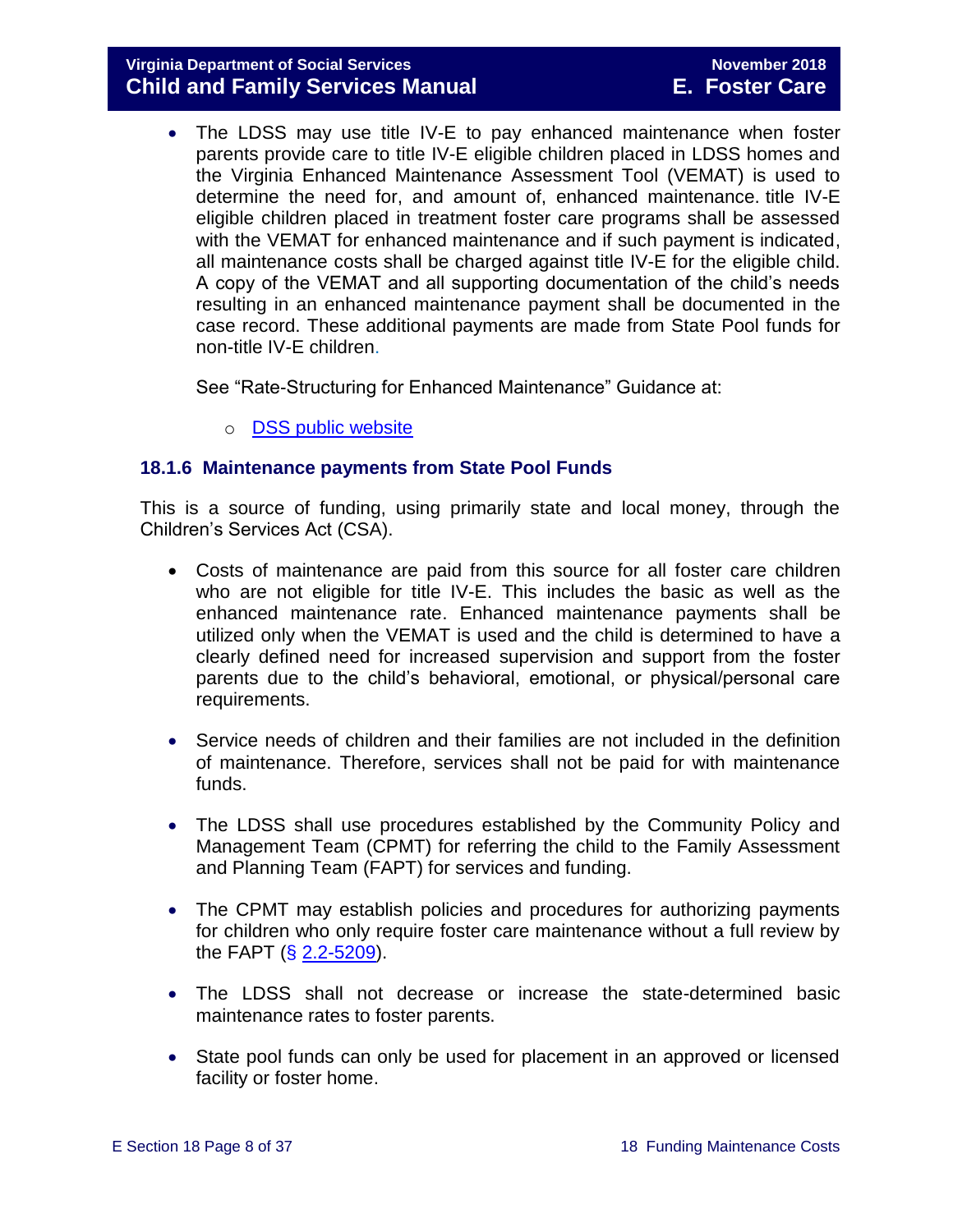#### <span id="page-8-0"></span>**18.1.7 SSI and maintenance (title IV-E and State Pool Funds)**

- It is the responsibility of the service worker to inform the Social Security Administration (SSA) whether title IV-E benefits are being received for the care of the child:
	- o At the time of application for Social Security benefits; or
	- $\circ$  When the LDSS becomes the representative payee for a child who is already receiving SSI.
- SSI benefits shall be reduced dollar for dollar by the amount of title IV-E funds actually received for the child. A title IV-E eligible child does not have to receive a title IV-E payment. The LDSS may choose to receive only the SSI payment to cover the costs of the child's care.
- SSI benefits are not reduced for children whose maintenance is paid from state pool funds.
- $\bullet$  If a title IV-E eligible child is in a residential facility where the monthly maintenance rate is greater than the SSI payment, the LDSS should use title IV-E benefits to pay for maintenance. If title IV-E funds are used, the service worker shall immediately, **within two (2) business days**, notify the SSA to suspend the SSI payment. If a child returns to a foster home, the service worker shall evaluate and determine which funding option is most beneficial for the child and inform the SSA of the change in placement and maintenance rate **within two (2) business days** if SSI benefits are to be reinstated.
- When a child enters a Medicaid funded residential facility, the LDSS shall notify the SSA of the placement in order to ensure that the child's SSI benefits are reduced to appropriate levels. In some situations, the child may continue to receive full SSI benefits. For [additional information,](https://secure.ssa.gov/apps10/poms.nsf/lnx/0500520140) see Social Security Administration Online.

#### <span id="page-8-1"></span>**18.1.8 Documenting maintenance payments in OASIS**

With the introduction of OASIS 3.12, the funding screen has been tabbed into three separate screens including Basic Maintenance, Additional Maintenance, and IL Stipend.

Eligibility was formerly referred to as Program Category and is the category from which funding is obtained. Foster children will either be IV-E or CSA funded.

The Date Effective is the date a payment began. The End Date is the date when the payment ended.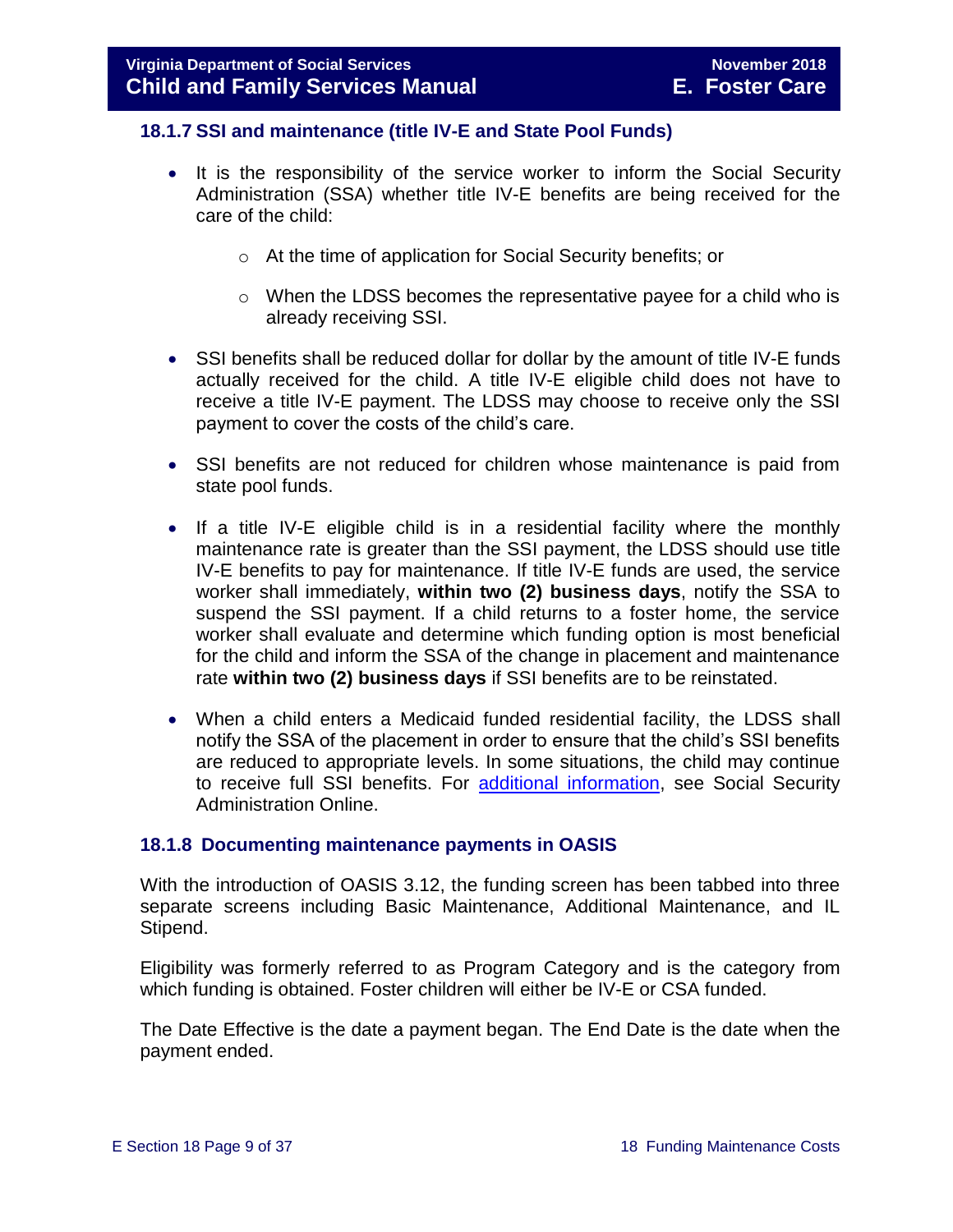The Source of Payment is the source from which funding is paid. This could be IV-E, CSA, or Local Funds. The selection of none indicates no monies are being paid out for the child.

The Basic Maintenance Payment is the monthly/daily maintenance amount paid to the placement provider to assist the caretaker in providing for the child's basic needs. This will be a monthly rate for payments to foster home placement providers and a daily rate for congregate care providers.

The basic maintenance tab is used to record the Eligibility Determination (program category), source of maintenance payment, amount of the basic maintenance payment, effective date and end date for each child in foster care.

Maintenance for a child newly placed in foster care is initially paid from the CSA state pool funding source until the child's eligibility for title IV-E has been determined. If the child is determined to be eligible for IV-E State pool funds expended for maintenance during the determination process shall be reimbursed by title IV-E funds except for any period where the provider was not fully approved.

If the child remains funded by CSA, then CSA shall remain the "eligibility determination" and the "source of maintenance payment" on the Funding screen

The worker should indicate receipt of other resources including: Child Support, SSA, SSI, title IV-A TANF, and other. The worker should indicate if the child is eligible for title XIX (Medicaid) and if the child is eligible for Medicaid Treatment Foster Care or Medicaid Treatment Residential. Even if an LDSS initially pays for a child out of CSA and then reimburses CSA out of SSI, the LDSS should choose the resource that ultimately pays for maintenance as the funding source.

The additional maintenance tab is used to record enhanced maintenance payments or any additional costs paid to a residential facility above and beyond room and board for additional daily supervision. Like the Basic Maintenance tab, the Additional Maintenance tab records the Eligibility Determination (program category), source of additional maintenance payment, amount of the additional maintenance payment, effective date and end date. These payments can be enhanced maintenance as determined by the VEMAT (monthly rate) or can be additional residential costs related to supervision of the child (daily rate).

The service worker is responsible for updating the funding screen every time the child's source of payment changes.

The child may become temporarily ineligible for title IV-E payments. For example, title IV-E payments cannot be made to a provider which is provisionally approved. However, a provisionally approved placement in which the child is placed may become fully approved again. As of the first date of the month in which the facility is fully approved, title IV-E payments could be made again as long as no other conditions had changed. When title IV-E payments can be made again, no new title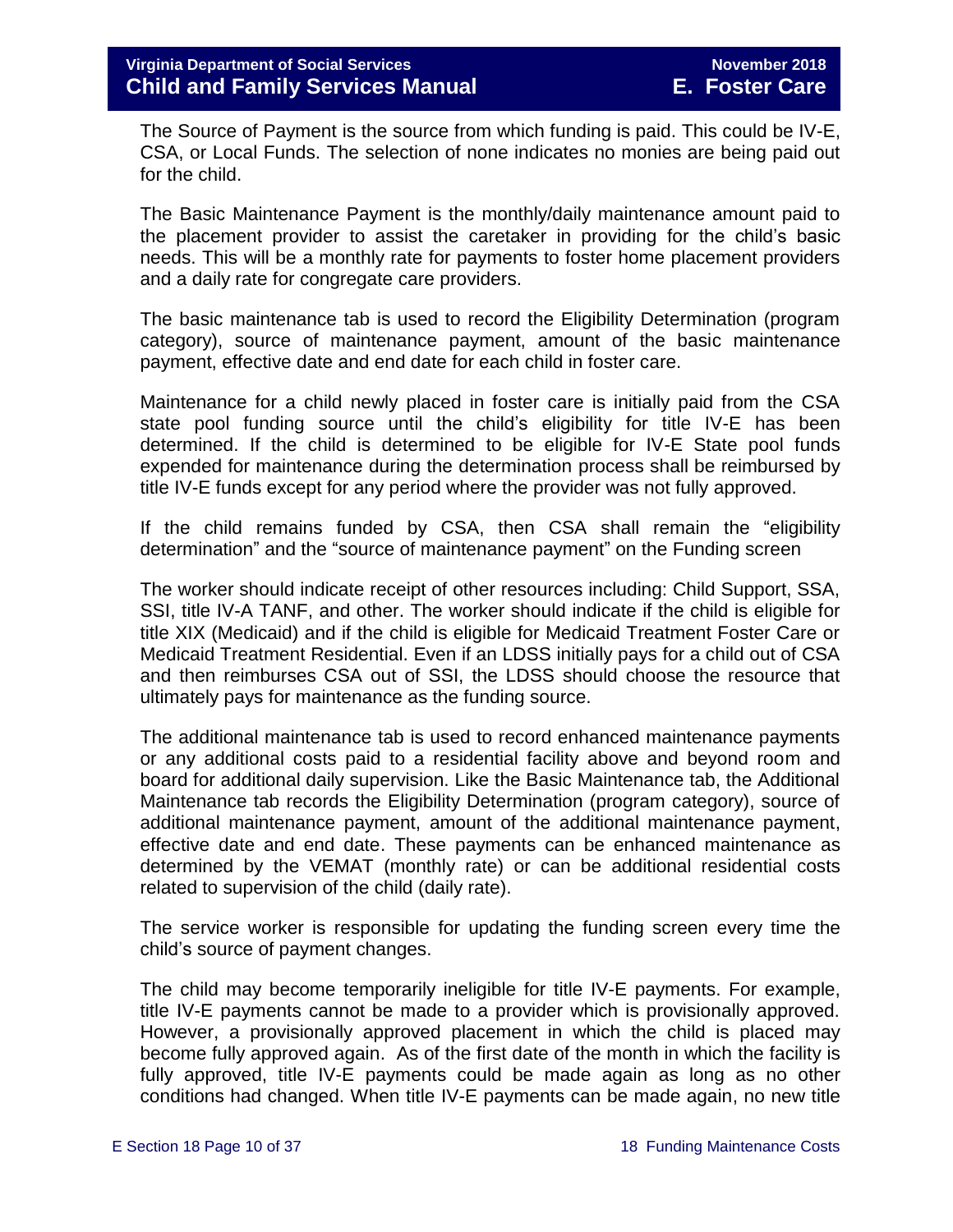IV-E determination is required. The conditions that make it permissible to use title IV-E funding again shall be documented in the OASIS case record on the contacts screen. Not all conditions are able to be corrected. If the child loses eligibility for payment due to a condition that is not corrected or able to be corrected, no title IV-E funds may be used.

For additional information on what to include in the OASIS Funding screen on this topic, workers are referred to the "Help" section of OASIS.

# <span id="page-10-0"></span>**18.2 Paying for enhanced maintenance (VEMAT guidance)**

#### <span id="page-10-1"></span>**18.2.1 Rationale and purpose of enhanced maintenance**

Maintenance payments are provided to assist in meeting the basic needs of a child. Enhanced maintenance payments are available when a child has a clearly-defined need that requires the parent to provide increased support and supervision due to the child's behavioral, emotional, or physical/personal care requirements. When children first enter foster care, it is expected that their needs may be higher due to the circumstances that led to the child's removal and the impact of the removal itself. However, as the child stabilizes in the foster home and the child's needs are met consistently over time, it is expected that the child's on-going need for support and supervision would decrease, and therefore the VEMAT score would decrease with subsequent reassessments. Virginia's practice of providing basic and, when applicable, enhanced maintenance payments to foster or adoptive parents is consistent with federal law and regulation.

The Virginia Children's Services Practice Model and the CSA emphasize the Commonwealth's focus on a "child-centered, family-focused, community-based" system of care. Providing financial support for children in foster care and adopted from the foster care system is consistent with this emphasis by keeping the unique needs of the child in the forefront of financial support decisions. A child's needs are best met through the unconditional support of caring adults. Supplemental supports may include the provision of services to the child and family, the provision of enhanced maintenance, or both.

For children in foster care, the purpose of the Virginia Enhanced Maintenance Assessment Tool (VEMAT) is to assess the child's behavioral, emotional, and physical/personal care needs to determine if an enhanced maintenance payment is necessary to ensure the safety and well-being of the child. Understanding the needs of the child in each of these domains is not unique to the administration of the VEMAT but is based on and part of the over-all casework process. Administering the VEMAT should be integrated into case management, using the knowledge about the child gained through all interactions between the ongoing service worker, the child, the family, other individuals knowledgeable about the child, and other service providers. This increases the likelihood that the information discussed in the VEMAT meeting is already the subject of ongoing planning. Specifically: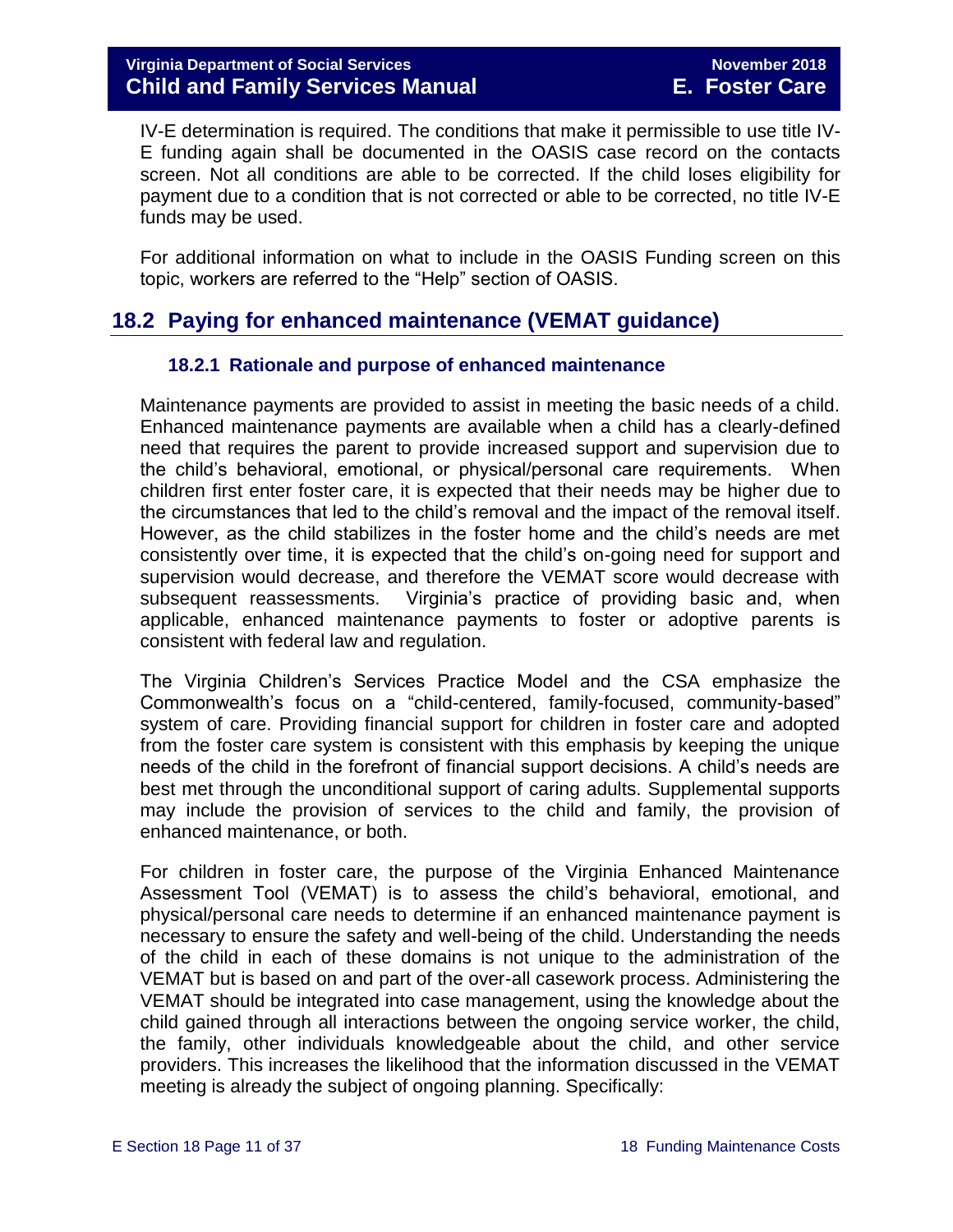#### **Virginia Department of Social Services November 2018 Child and Family Services Manual E. Foster Care**

- The monthly face-to-face contact with the child conducted by the service worker for children in foster care and those awaiting finalization of adoption, affords an opportunity for ongoing, quality assessments of the child's adjustment to the home, service and case planning needs, and anticipated needs. Service workers are encouraged to use the [Monthly Worker Visit](http://spark.dss.virginia.gov/divisions/dfs/fc/guidance.cgi)  [Checklist](http://spark.dss.virginia.gov/divisions/dfs/fc/guidance.cgi) to make these contacts meaningful. Service workers should also use these contacts to talk with the foster and the adoptive parents about the child, his strengths, changes in behavior, and services being provided to the child and family.
- Regular and frequent contact with the foster or adoptive parent is an opportunity to discuss children's needs, concerns the foster or adoptive parent may have related to the child, and ways in which the parent may identify and use the child's strengths to improve behavior. These visits should serve as opportunities to provide training and for the worker to proactively consider what the child and foster or adoptive parent may need to ensure the child's safety, maintain the placement and improve the child's over-all wellbeing.
- Service workers' contacts with the LCPA and other service providers through regular communication (e.g., in person, by phone, and through regular progress reports) is also a mechanism for assessing ongoing progress and anticipating other needs of the child which may require either new, or a change in, service provision or a need for additional support for the child to be provided by the foster or adoptive parent.

For children being adopted and assessed for adoption assistance, see [Section 2](http://www.dss.virginia.gov/files/division/dfs/ap/intro_page/manuals/07-01-2014/section_2_adoption_assistance.pdf) of Chapter F, Adoption, in the Child and Family Services Manual.

#### <span id="page-11-0"></span>**18.2.2 The Virginia Enhanced Maintenance Assessment Tool (VEMAT)**

#### **18.2.2.1 General guidelines for use of the VEMAT**

- The LDSS shall ensure that the VEMAT is administered in a fair and accurate manner in accordance with the guidance throughout this section and is consistent with the training provided by the Department. LDSS that do not administer the VEMAT consistent with this guidance are subject to fiscal paybacks using local only funds.
- LDSS are responsible for ensuring the child-specific team as discussed in this guidance is assembled and used in the administration of the VEMAT.
- Title IV-E and state funds shall only be claimed for enhanced maintenance payments when the LDSS uses the VEMAT to determine the need for and amount of enhanced maintenance. (The only exception is adoption assistance payments for enhanced maintenance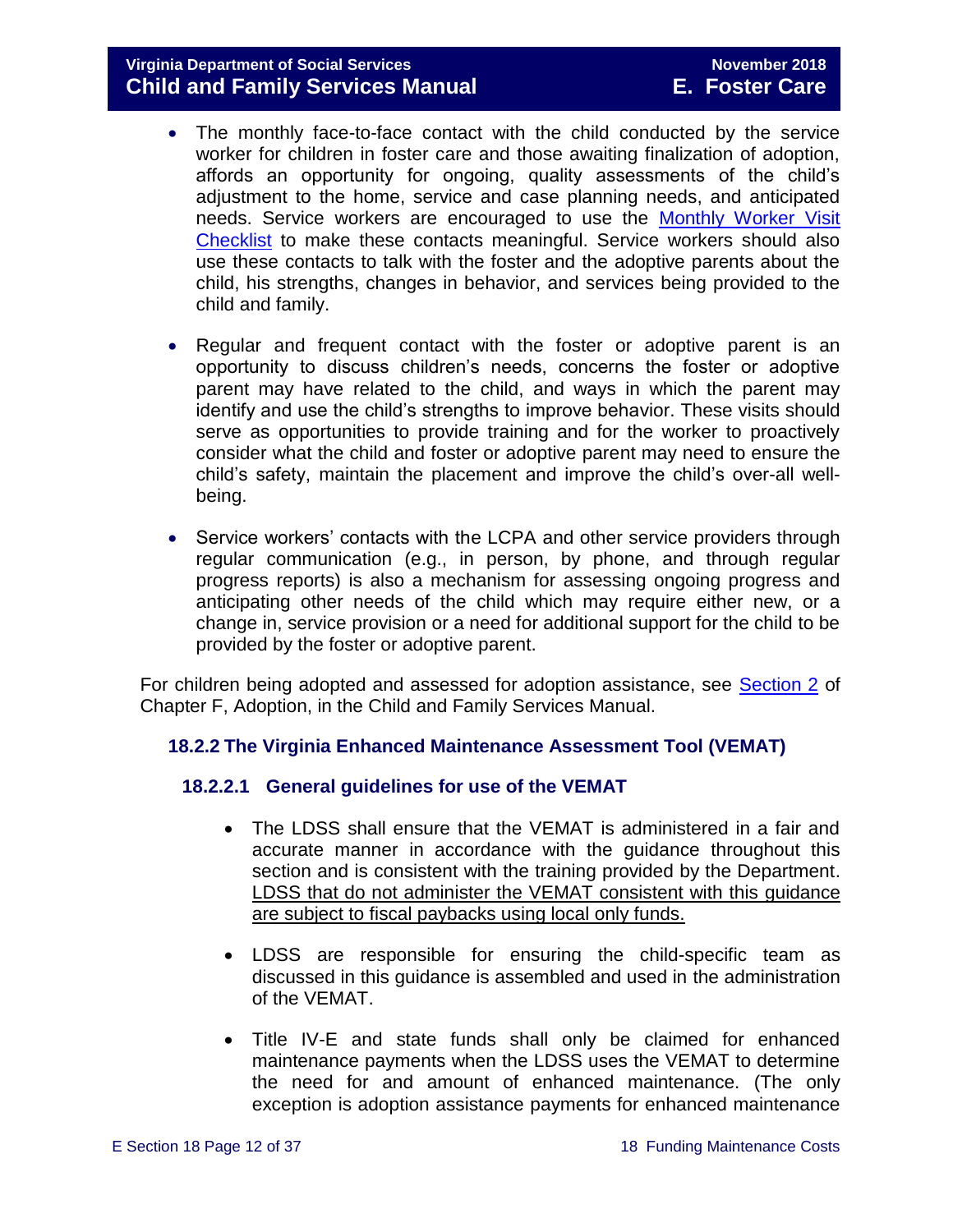#### **Virginia Department of Social Services November 2018 Child and Family Services Manual E. Foster Care**

determined prior to October 1, 2009. [See Section 2.3.1 of Chapter F,](http://www.dss.virginia.gov/files/division/dfs/ap/intro_page/manuals/07-01-2014/section_2_adoption_assistance.pdf)  [Adoption,](http://www.dss.virginia.gov/files/division/dfs/ap/intro_page/manuals/07-01-2014/section_2_adoption_assistance.pdf) in the Child and Family Services Manual).

- LDSS are responsible for maintaining appropriate documentation in the child's case record to support the rating category. Examples include but are not limited to: formal recommendations for interventions from the child's therapist/psychiatrist/psychologist, critical incident reports, foster parent's log of behaviors/interventions, home care plan (physical therapy, occupational therapy, etc.), terms of probation, etc.
- LDSS benefit programs specialist shall have access to all documentation necessary to ensure that enhanced maintenance paid out of title IV-E funds complies with federal title IV-E eligibility requirements and this guidance. These documents shall include a hard copy of the completed web based VEMAT tool.
- The VEMAT shall be used by the LDSS for any child placed in treatment foster care (TFC) homes.
- LDSS may also use the VEMAT for children placed in their non-TFC homes. If the LDSS chooses to use the VEMAT for children placed in their non-TFC homes, all related requirements as described in subsequent sections of this guidance document shall be followed. The VEMAT shall be used for all eligible children. (That is, the VEMAT shall not be used for some eligible children but not used for others). Eligible means that the child has demonstrated evidence of a behavioral, emotional and/or physical/personal care need that may warrant the receipt of enhanced maintenance.
- If the LDSS believes that the child is ineligibile for enhanced maintenance, this needs to be documented in OASIS.
- Any time the LDSS makes payments to foster or adoptive parents for additional daily supervision and support for the child, regardless of what the payments are named, the LDSS shall use the VEMAT. If the VEMAT is not used, the LDSS shall use local-only funds for the payments.
- The VEMAT shall be applied consistently for all children regardless of a child's maintenance funding source (e.g., title IV-E, CSA, etc.). That is, the LDSS shall not apply the VEMAT for children funded under title IV-E but choose not to use the VEMAT for children funded by CSA.
- Enhanced maintenance payments made to foster parents for a specific child may increase or decrease over time based on changes in the child's needs as reflected by changes in the child's VEMAT score.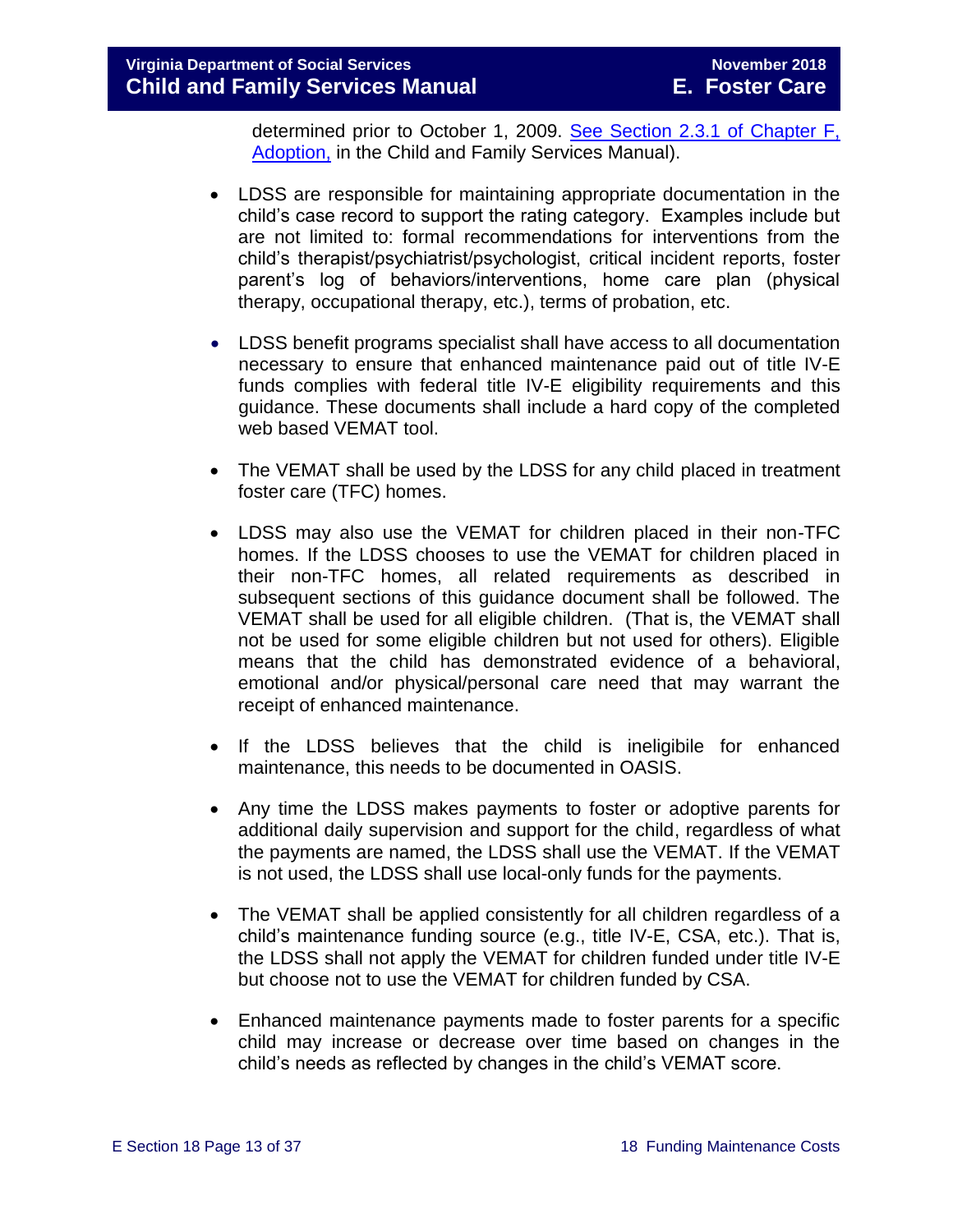- Enhanced maintenance payments for children in foster care are to be paid exactly as directed by the score on the VEMAT. When administering the VEMAT, the rater and child specific team shall consider the services provided to the child that reduce or eliminate any direct additional supervision or support provided to the child by the foster parent and reduce the enhanced maintenance payment based on these services [\(22 VAC 40-221-25\)](http://leg1.state.va.us/cgi-bin/legp504.exe?000+reg+22VAC40-221-25).
- Enhanced maintenance payments shall not be reduced at the discretion of the LDSS or based on other services the family receives (e.g., child care services).
- LDSS shall provide a copy of the VEMAT including the amount of enhanced maintenance payments made to the foster parents to the local FAPT.
- LDSS should notify foster or adoptive parents in writing of any rate changes to VEMAT payments. The Financial Agreement should also be updated to reflect the changes (see [Section 17.1.4\)](file://///Vaultcelerra.co.dss.state.va.us/Workgroup/Family_Services/DFS%20Child%20and%20Family%20Services%20Manual/E.%20Foster%20Care/Foster%20Care%20June%202017/section_17_managing_foster_care_services.draft.1.docx).

#### **18.2.2.2 The VEMAT rating categories structure**

The VEMAT consists of a series of items (i.e., characteristics) that are used to identify a child's needs in three (3) domains: emotional care needs, behavioral care needs, and physical/personal care needs.

- Under each domain, four (4) categories exist under which a child's identified characteristics are rated. These categories are "not applicable," "minimal," "moderate," or "severe."
- "Not applicable" means the characteristic either does not occur or occurs occasionally and is responsive to intervention. Evidence that a characteristic exists (e.g., an act of aggression) is not sufficient for the characteristic to be rated in a category above "not applicable."
- "Minimal" means the characteristic occurs occasionally and requires occasional intervention.
- "Moderate" means the characteristic occurs frequently and requires occasional intervention.
- "Severe" means the characteristic occurs frequently and requires frequent intervention.

These rating categories are used as the basis for determining the child's behavioral, emotional, and physical/personal care characteristics in each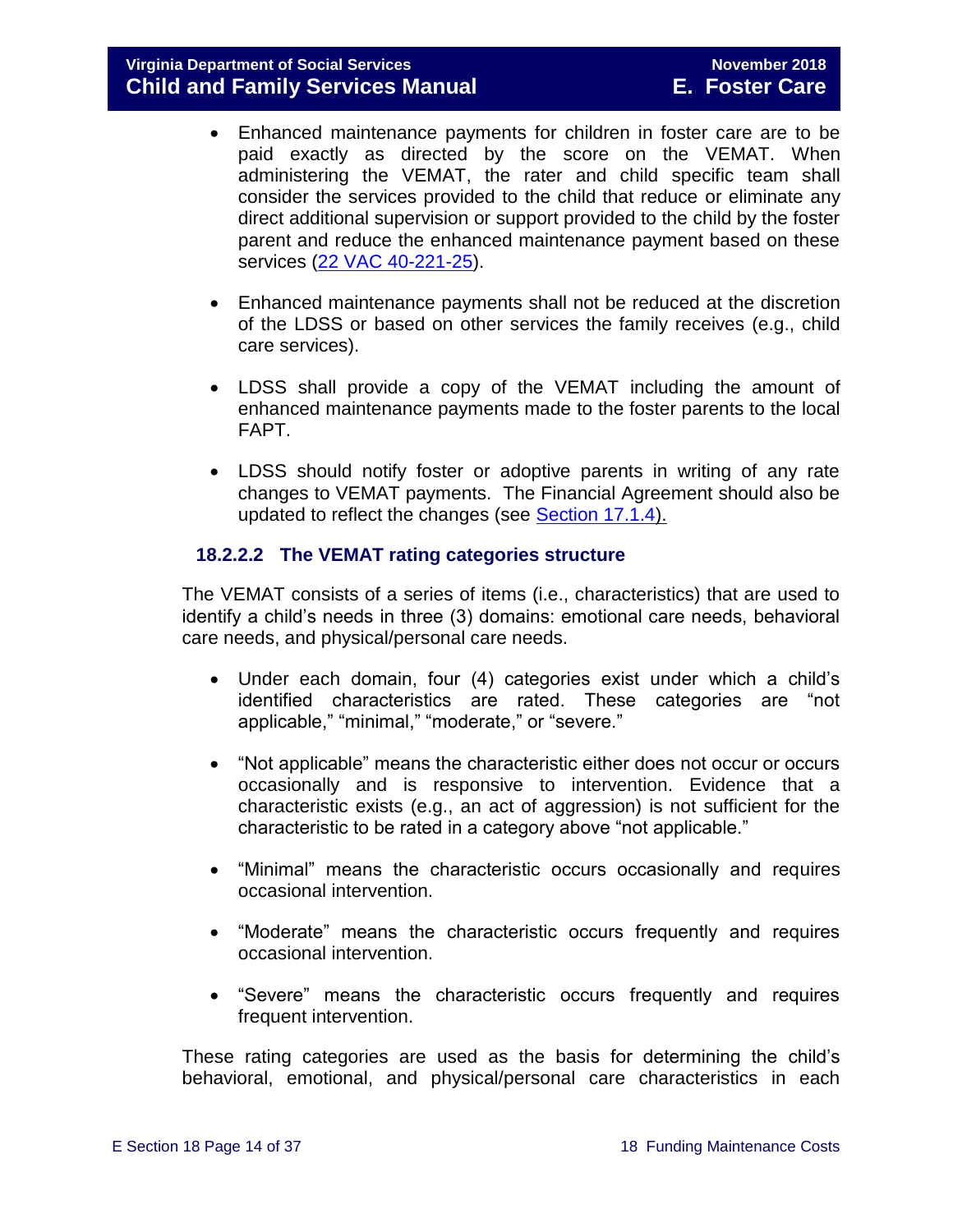domain. In determining a rating of not applicable, minimal, moderate, or severe, the team shall consider if the child's characteristics are:

- Appropriate for the child's age group or developmental level. Developmental delays are considered to be any significant lag in a child's physical, cognitive, behavioral, emotional, or social development in comparison to norms.
- Not be due to a short-term condition (e.g., recent move from one placement to another; new prosthetic device; recovery from surgery).
- Clearly documented in terms of the frequency, duration, and intensity of the characteristic and the need for foster parent intervention.

The frequency, duration, and intensity of a characteristic shall be considered when describing the child's characteristics.

- Frequency is defined as the rate of occurrence or how often an event repeats itself over a set amount of time. A frequent occurrence is the fact of happening often or regularly at short intervals.
- Duration is defined as the period of time that something lasts or exists, continuance or persistence in time, or a period of existence or persistence.
- Intensity is defined as: the strength, power, force, or concentration of something.

To select the category that best describes the child's characteristics in each domain, the team shall consider the frequency, duration, and intensity of the characteristic.

- "Not applicable" means the characteristic either does not occur or occurs occasionally and is responsive to intervention. The frequency of occurrence of the characteristic is low, the duration is short-lived, and the intensity is weak. The child either self-corrects or the need for intervention is infrequent and the child responds promptly to redirection.
- "Minimal" means the characteristic occurs occasionally and requires occasional intervention. The frequency of occurrence of the characteristic is low, the duration is short-lived, and the intensity is weak. The need for intervention is infrequent and the child responds with little opposition to intervention.
- "Moderate" means the characteristics occurs frequently and requires occasional intervention. The frequency of occurrence of the characteristic is high, but the duration is short-lived or the intensity is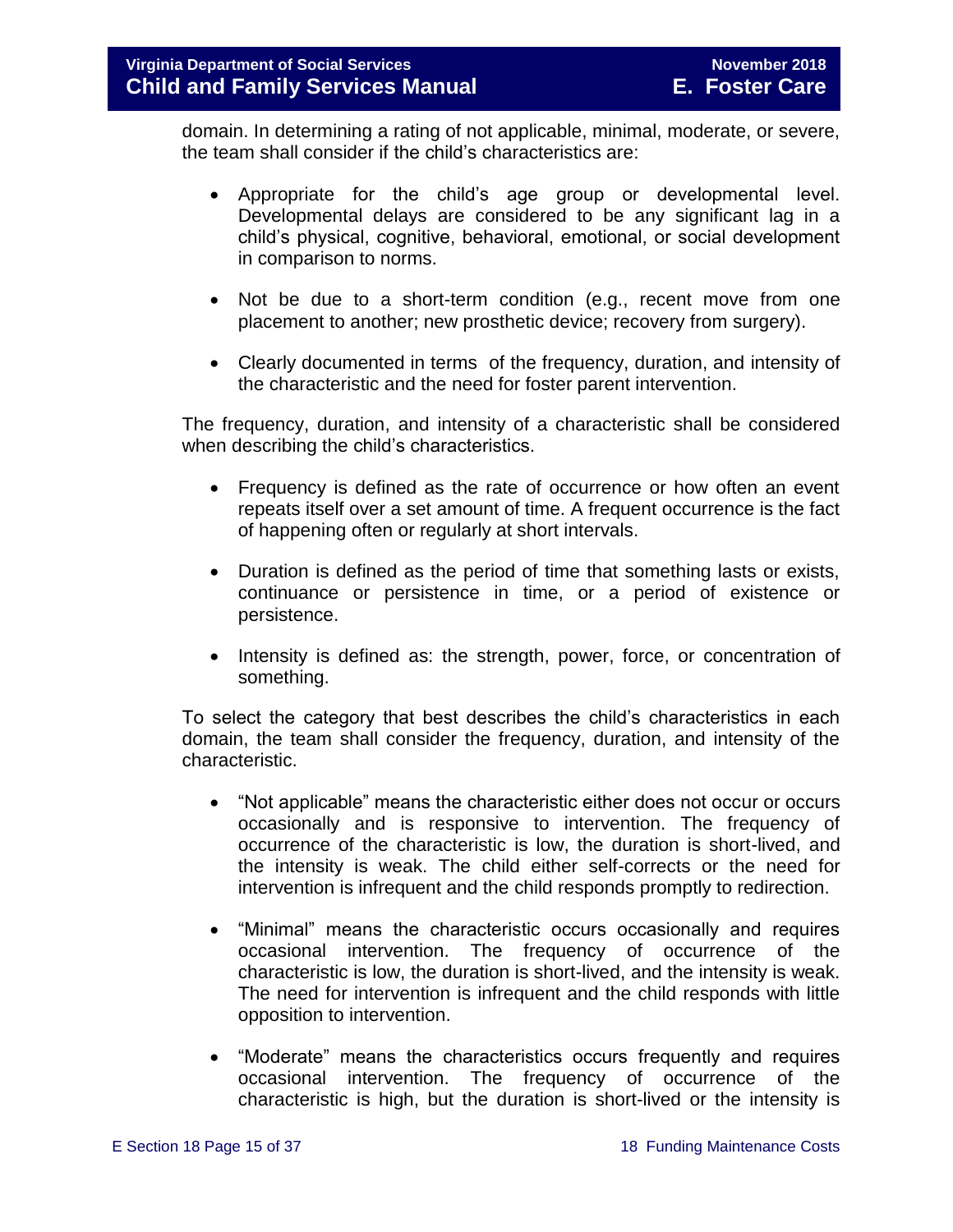weak. The need for intervention is infrequent and the child responds with little opposition to intervention.

 "Severe" means the characteristics occurs frequently and requires frequent intervention. The frequency of occurrence of the characteristic is high, the duration is ongoing, and the intensity is strong. The need for intervention is frequent and the child requires additional assistance and time to respond to intervention.

Points are assigned under each domain as applicable. Each domain may score  $0 - 4 - 8 -$  or 12 points based only on the highest category (N/A, mild, moderate, or severe) that receives points.

No more than a total of 12 points may be assessed for each domain with the exception of the physical/personal care domain (see below). The maximum total points that may be assessed across all three domains is 36. The number of characteristics required to accrue points in each category is listed on the VEMAT.

- The physical/personal care domain alone may result in a total score of 24 or 36 points when:
	- o A child presents with characteristics indicating catastrophic physical needs.
	- $\circ$  The child's scores in the emotional and behavioral domains are N/A.
	- $\circ$  Two (24 points) or three (36 points) items are checked as severe in the physical/personal care domain.

The applicability of each item in each category shall be considered, beginning with the mild, then moderate, and finally severe categories. Items are checked based on the description that most closely meets the identified characteristics of the child. If items for the same characteristic are checked in more than one category (e.g., the item for "impulsive, distractible, or hyperactive behavior" is checked in both the minimal and moderate categories), the "mild" category will be disregarded and the automated VEMAT tool will compute the total score per domain based on the highest category checked (see the **VEMAT Users Guide** on the DSS internal website).

#### <span id="page-15-0"></span>**18.2.2.3 How the VEMAT is administered**

• The VEMAT shall be administered by a child-specific group or team of individuals who know the particular child being assessed.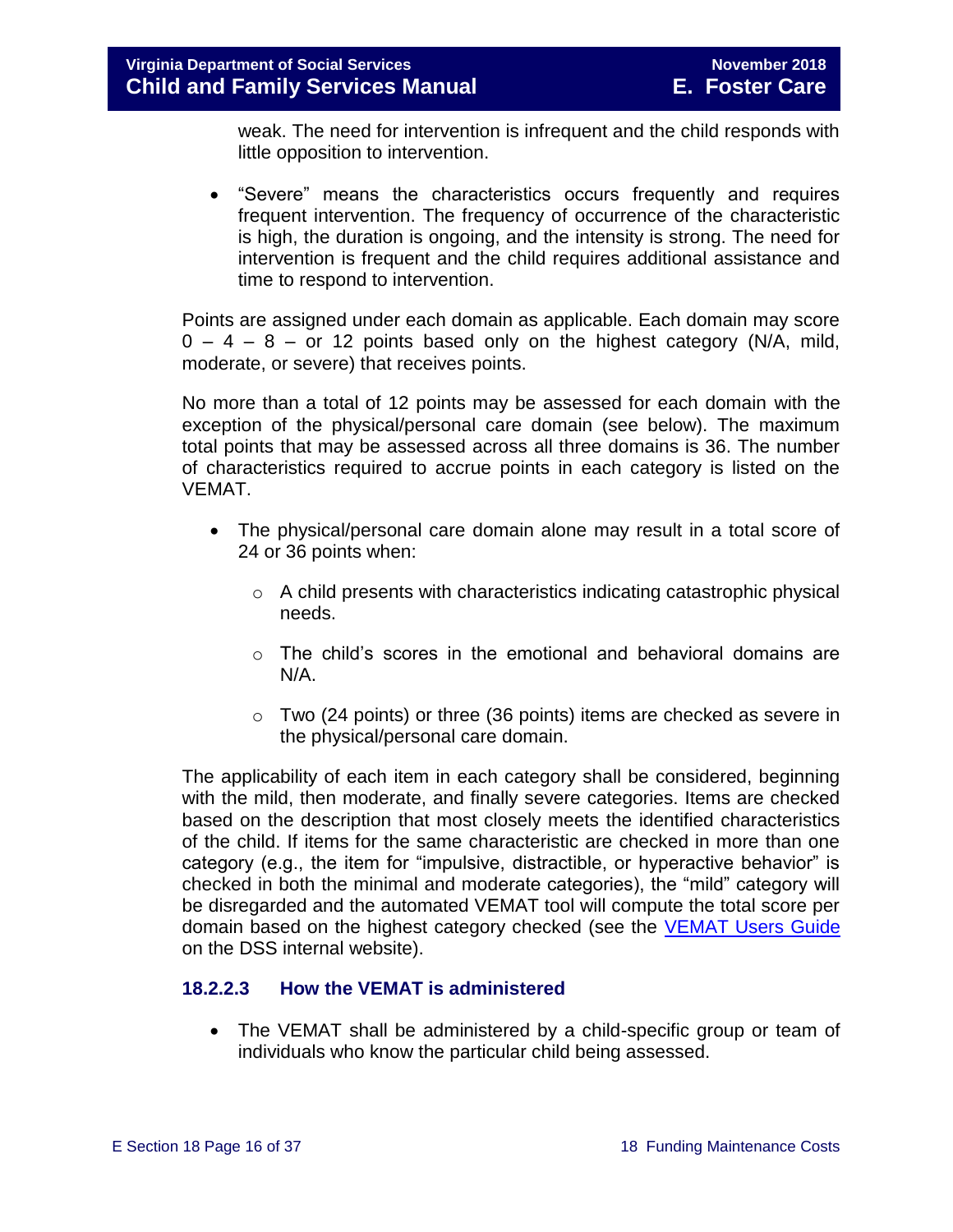- The team shall include at a minimum, the caseworker(s), caregiver, and the individual who completed Departmental training to administer the VEMAT.
- The team shall review current documentation of the child's behaviors to establish the intensity, duration, and frequency of needs that require foster parent intervention above and beyond what is expected for a child that age. [See section 18.2.2.1.](#page-11-0)
- Other individuals with knowledge of the child shall be invited to participate in the meeting or provide input about the child's needs. This may include family members, other significant individuals in the child's social support network, and other providers.
	- $\circ$  Individuals who do not have first-hand knowledge of the child and cannot contribute to a discussion of the child's strengths and needs, overall functioning, and behavior over time shall not be included in the meeting. The only exception to this is when the VEMAT is completed in the FAPT meeting.
	- o The meeting held to score the VEMAT shall be child-specific and focus on the child's demonstrated and documented behavioral, emotional, or physical/personal care needs.
	- $\circ$  Teams shall meet in ways that meet the needs of the participants in order to provide input regarding the child's needs. Face-to-face meetings should be held although phone or video conferencing meetings may be used when a face-to-face meeting is not feasible. LDSS are strongly encouraged to be creative and flexible to obtain the most input possible regarding a child's characteristics relevant to the need for enhanced maintenance.
	- o All individuals participating in the meeting shall be given written notice of the meeting (by email, fax, or letter) five (5) or more business days before the meeting.
		- **If sent by email, the email "delivery receipt" option serves as** verification that the notice was sent within required time frames.
		- If the foster or adoptive parent is approved and is under the auspices of a LCPA, a copy of the written notice should be sent to the LCPA worker. If sent by email, the "delivery receipt" option should be used as verification that the notice was sent within required timeframes. Notice may also be sent by fax.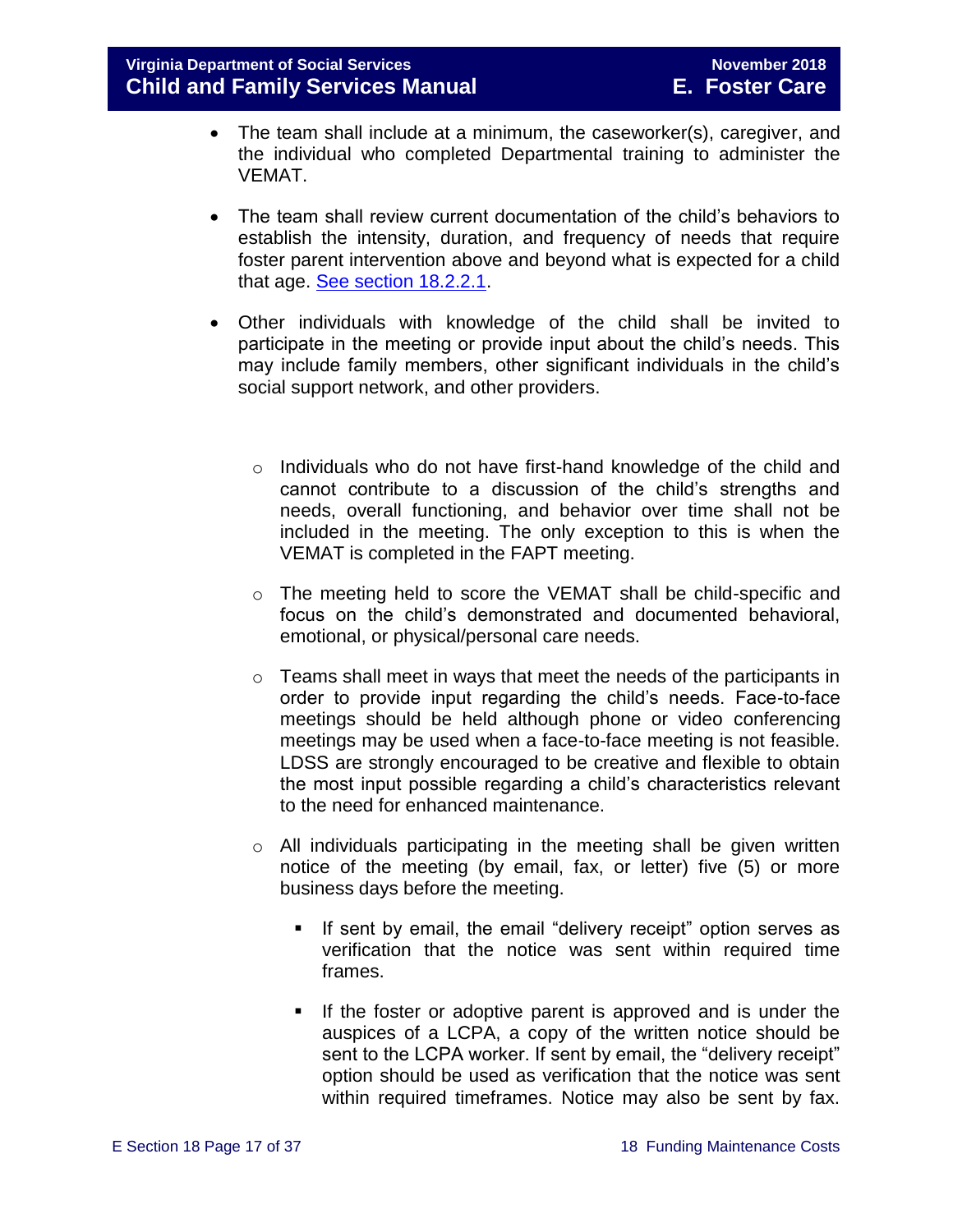The fax receipt is verification of compliance with notification time frames.

- If notice is sent by mail, the LDSS should send such notice a **minimum of seven (7) days** from the date of the meeting to ensure participant notification within required time frames.
- Service workers are encouraged to call the foster or adoptive parent directly to ensure they are notified of the meeting. Such notification should be documented in the "contacts" section of the OASIS case file.
- The written notice shall include a description of information the attendees should bring to the meeting, the date, time, and location of the meeting and instructions for rescheduling the meeting if necessary (see sample template [VEMAT](http://spark.dss.virginia.gov/divisions/dis/vemat/)  [Notification Letter](http://spark.dss.virginia.gov/divisions/dis/vemat/) on the DSS internal website.
- o The VEMAT meeting may be held **without the five (5) business days notice** only if the caregiver agrees and the rater has all documentation needed to review the child's needs.
- o LCPA staff who are closely involved in supervising the care of the child by the TFC parent are key informants regarding the child. Their involvement on the child-specific team is a critical aspect of ensuring that individuals knowledgeable of the child's behavior are involved. LCPA staff's active involvement in the VEMAT meeting should be sought. At a minimum, written input from the LCPA shall be included in the VEMAT meeting.
- o Written input should also be collected from service providers or additional individuals who have information on the child's behavioral, emotional, physical, and personal care needs, but who are unable to attend the meeting. Obtaining written input in this manner is not ideal as it limits discussion but, if provided, should be considered along with the information provided by the individuals attending the meeting.
- o The use of a team is critical to completing the VEMAT in as unbiased and inclusive manner as possible to facilitate the best possible decision for the child. It is the team's job to describe and discuss the child's characteristics in measureable ways (e.g., frequency, intensity, and duration of the characteristic or behavior; severity, onset, and relevance to the child's age and developmental level).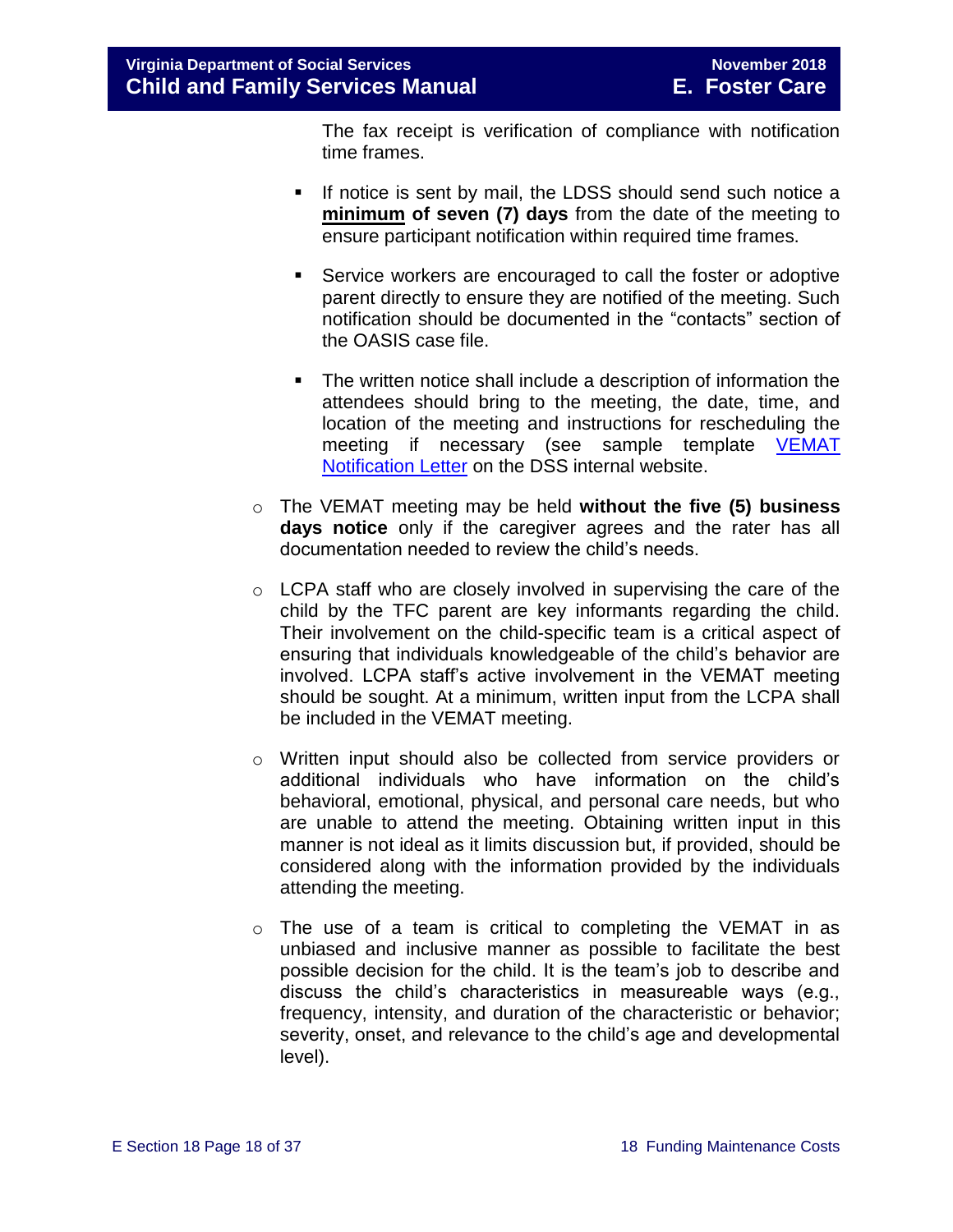- o When a child is transitioning to a foster home from residential care or is new into the foster care system, the LDSS shall (unless the VEMAT was administered prior to placement change) place the child in the foster home, pay the emergency maintenance amount, and conduct the VEMAT within 60 days of the placement.
	- The emergency payment shall be prorated, starting on the first day the child enters the foster home.
	- The VEMAT shall be conducted within 60 days of the date the child enters the home. Any change in the enhanced maintenance amount shall begin on the first day of the subsequent month. NOTE: 60 days is interpreted to mean 60 calendar days from the time the child enters the home through the end of the month in which the  $60<sup>th</sup>$  day falls (e.g. a child's  $60<sup>th</sup>$  calendar day is June 15<sup>th</sup>. The VEMAT, with all required signatures, must be completed no later than June  $30<sup>th</sup>$ ).
		- If the LDSS does not conduct the VEMAT within the stated definition of 60 days (the end of the month in which the  $60<sup>th</sup>$  day falls), local-only funds shall be used from the first of the month following until the VEMAT is completed. The basic maintenance payment shall continue to be paid by title IV-E or CSA, based on the child's title IV-E eligibility status.
		- If the VEMAT is not completed due to the foster parent not participating in the VEMAT as agreed upon, no emergency or enhanced maintenance payment shall be payable. The LDSS shall continue to attempt to arrange for the VEMAT administration and make diligent efforts to work around the issues that prevented the foster parents from participating. Once the VEMAT has been administered, any enhanced maintenance shall go into effect on the first day of the subsequent month. No retroactive payments shall be made.
- $\circ$  The emergency VEMAT payment shall only be utilized when a child is first entering care or transitioning from a higher level-of-care placement. When a change in placement is made from one foster home to another regardless of whether or not the home is with the same agency, it is not necessary to complete a new VEMAT unless there has been a significant change in the child's behavior that would indicate a need to reassess for additional enhanced maintenance.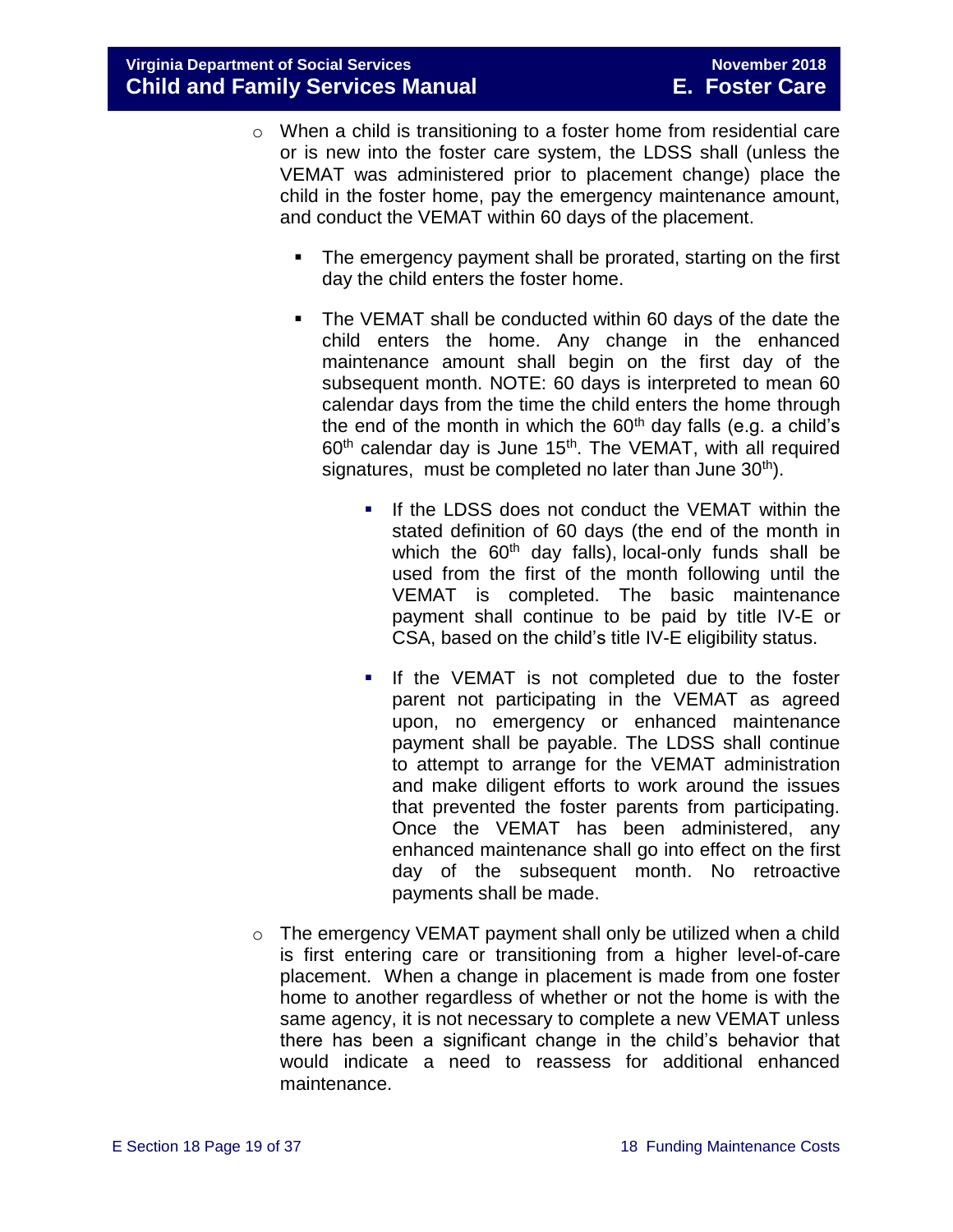- A change in placement is not considered a reason to make an emergency VEMAT payment.
- $\circ$  The date scheduled for conducting the VEMAT should be based on the foster parent and the case worker having ample time to experience and understand the child's strengths and needs. Worker's monthly (or more frequent) contacts with the child and observed interactions in the home are critical to the discussion of the child's needs.
- o A child's overall functioning should be considered within the context of the child's unique situation. Generally, a child's characteristics should be considered within the recent past (i.e., 30 days), but the child's known patterns of behavior which may not have been observed in the last 30 days should also be addressed. For example, if a behavior has not occurred for three (3) months (no running away while the child was in a locked facility) but it has relevance to the ongoing needs of the child (child has a history of running away), it should be considered in the VEMAT meeting.
- o The completion date of the VEMAT is the date all required signatures are obtained. If any individuals participate by phone, the VEMAT rater shall write that person(s) name on the signature line in the VEMAT and note that they participated by phone. The effective date of payment is the first day of the following month.

#### **18.2.2.4 Completed VEMAT forms**

- The web-based version of the VEMAT shall be completed for all decisions about enhanced maintenance. VEMAT raters who do not have access to the web-based version may complete a paper copy. The LDSS shall transfer the paper copy results onto the web-based VEMAT **within five (5) business days** of the VEMAT meeting.
- The completed VEMAT shall be printed and placed in the child's foster care paper case record. **All supporting documentation shall be placed in the child's paper case record.**
- Benefit programs specialist shall have access to the completed VEMAT tool. Printed copies of the completed web-based version of VEMAT and all re-administrations shall be included in the eligibility file.
- A copy of the VEMAT should be provided to the LCPA for children in their homes **within ten (10) business days** of the meeting.
- A completed VEMAT should be "saved," which will then store the tool in the web-based system. Saved VEMATs are retrievable by the LDSS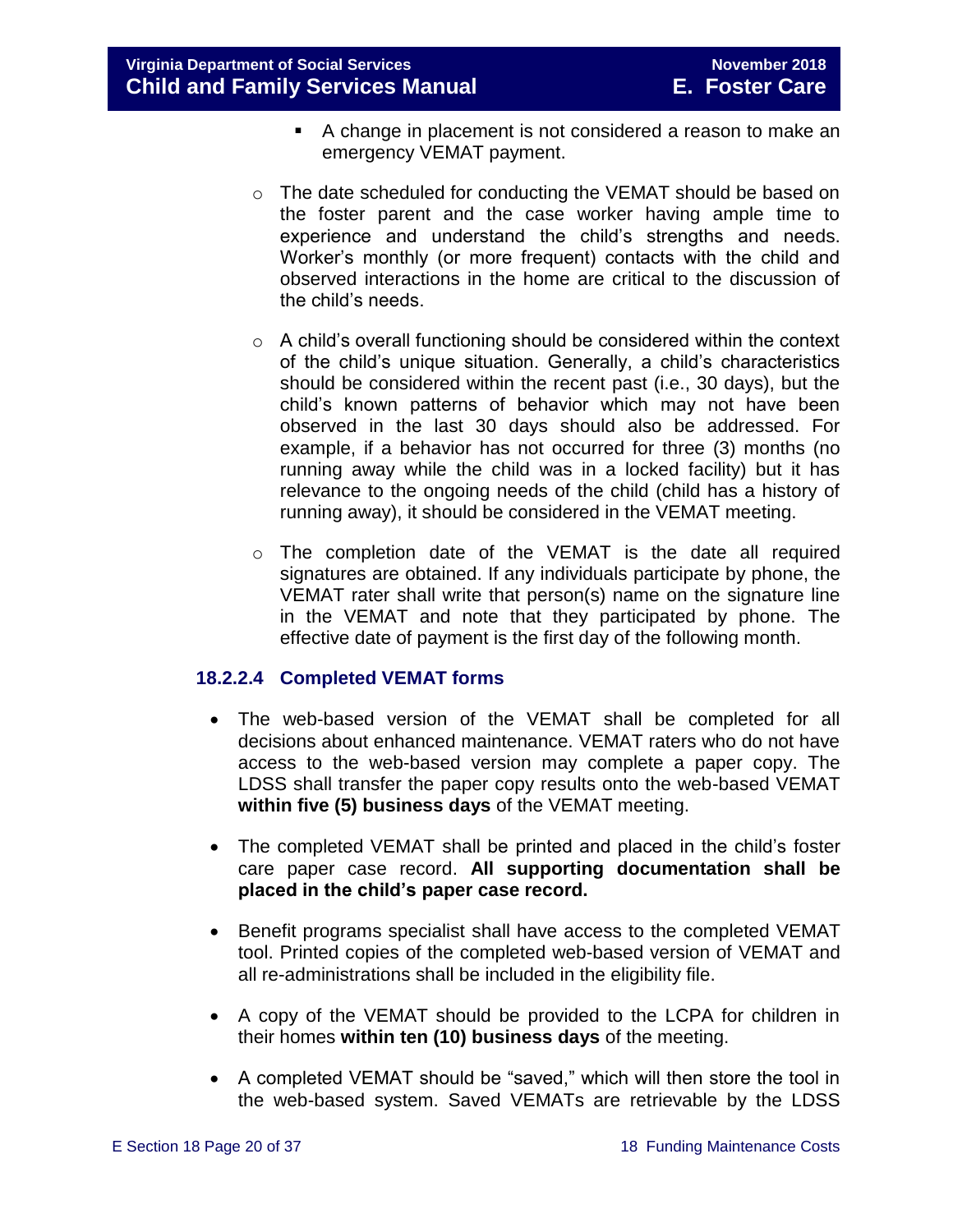unless the document is "closed." Once a VEMAT is "closed," the completed tool is no longer available for access by the LDSS. Completed VEMATs should remain on the system until the case is closed. For additional information about saving and closing a completed VEMAT, please refer to the [VEMAT User's Guide](http://spark.dss.virginia.gov/divisions/dis/vemat/) on the DSS internal website.

#### **18.2.2.5 The VEMAT rater**

The VEMAT rater is an individual who has completed rater training through the Department according to a designated training curriculum.

VEMAT raters cannot be the child's caseworker, a caregiver, or LCPA staff. LDSS directors should not be VEMAT raters since they are the individuals to whom a request for a review would be made should a caregiver not agree with the VEMAT's findings.

VEMAT raters may be LDSS services staff (e.g., foster care, CPS, adoption, adult services) or members of other public child-serving agencies such as the Community Services Board staff or the CSA Coordinator. Individuals selected as VEMAT raters should possess the following skills and knowledge:

- Ability to facilitate a focused dialogue that uses all available information to identify the child's strengths and needs.
- Understanding of child development and norms for child and youth behavior, as well as the effects of abuse, neglect, and other trauma on childhood development.
- Understanding and discernment of the short and long-term impact of placement in foster care and subsequent events such as: a change in placement, the potential effect of events such as termination of parental rights, visitation with parents and other family members, a change in permanency goal, etc.
- Ability to use such information to determine whether the child's characteristics in each domain are within the expected developmental range; and ability to assume and maintain the role as final arbiter for making decisions about VEMAT ratings.

LDSS are encouraged to train as many qualified individuals as necessary as VEMAT raters and/or to share raters across jurisdictions to ensure that access to a qualified rater is never a barrier to administering the VEMAT.

Prior to conducting the VEMAT meeting, the rater is responsible for verifying that: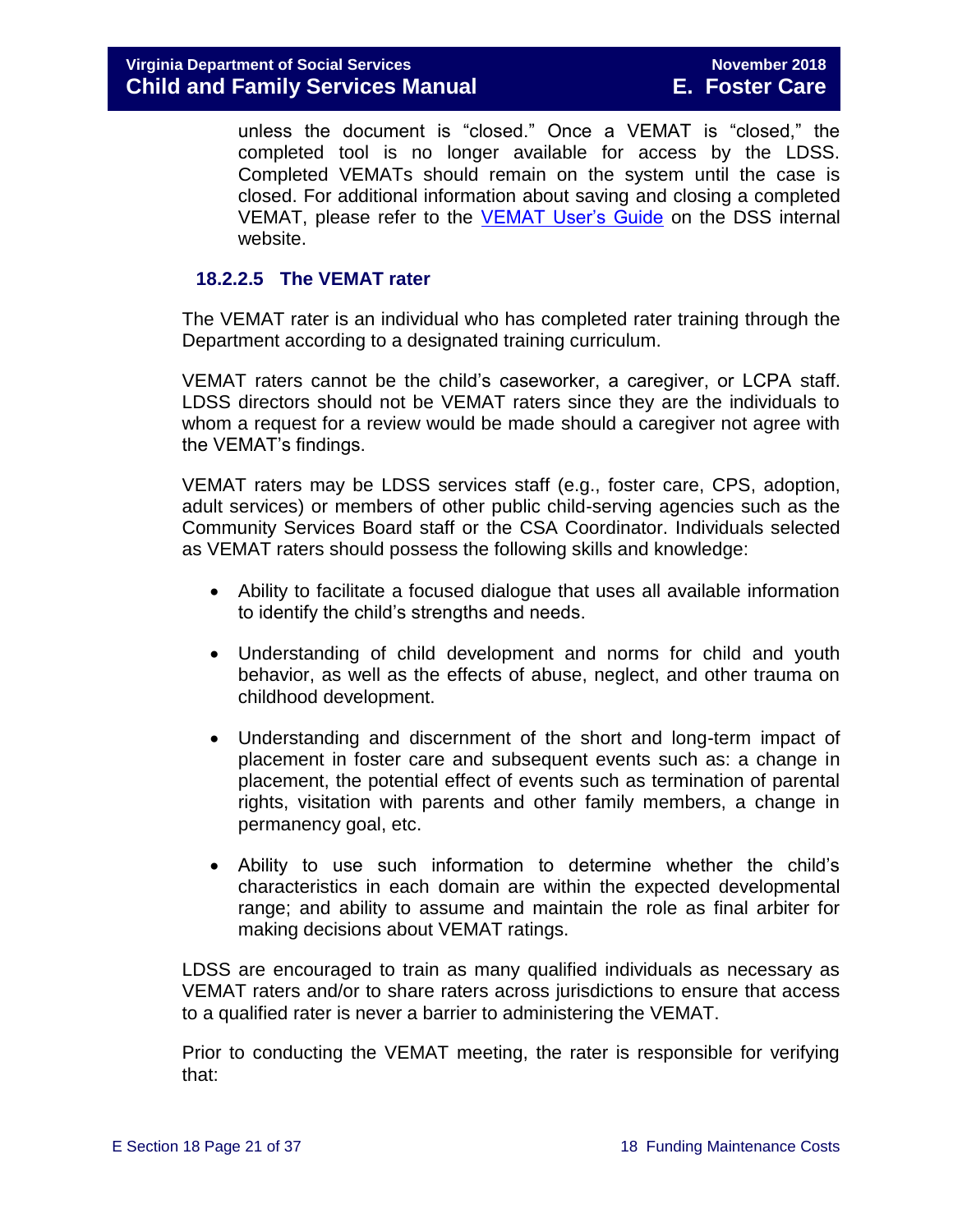- The foster or adoptive parent(s) were invited to the VEMAT meeting according to Section [18.2.2.3](#page-15-0) and all efforts were made to provide them with the opportunity to participate.
- All identified individuals were given a written invitation to attend the VEMAT meeting as per Section [18.2.2.3.](#page-15-0)
- All individuals participating in the VEMAT meeting are present in person or through other agreed upon forms of communication (e.g., phone, etc.).
- Input from all sources knowledgeable regarding the strengths and needs of the child are presented and considered in making the decision in scoring each domain. The VEMAT rater shall, based on the best available evidence regarding the child's characteristics and the corresponding support and supervision required by the foster parent, score each item of the VEMAT.
- The team is prepared to provide documentation to support the rating level for each category in terms of minimal, moderate, and severe as it pertains to the level of interventions required by the foster parent. Acceptable documentation includes written information from treatment providers, written documentation from public or private agency service workers, behavior logs maintained by the foster parent, etc. (See [Section 18.2.2.3\)](#page-15-0)

When there is disagreement as to the rating of the child's characteristics (i.e., type, frequency, severity), the VEMAT rater shall make a final decision as to how to score the VEMAT based on the information presented. The VEMAT rater's decisions are final and not open to voting by the team or being overridden by any individual or agency.

VEMAT raters may elect to not issue a completed VEMAT by the end of the meeting but shall determine and issue the final score **within five (5) business days**. VEMAT raters shall share a copy of the final VEMAT with the caregiver and review these documents with them if requested.

#### <span id="page-21-0"></span>**18.2.2.6 Frequency of administering the VEMAT**

 The initial VEMAT shall be administered within 60 days of a child entering a TFC home or an agency-approved regular foster home where the LDSS has chosen to provide enhanced maintenance payments. NOTE: 60 days is interpreted to mean 60 calendar days from the time the child enters the home through the end of the month in which the  $60<sup>th</sup>$ day falls; (e.g. a child's  $60<sup>th</sup>$  calendar day is June 15<sup>th</sup>. The VEMAT, with all required signatures, must be completed no later than June  $30<sup>th</sup>$ ).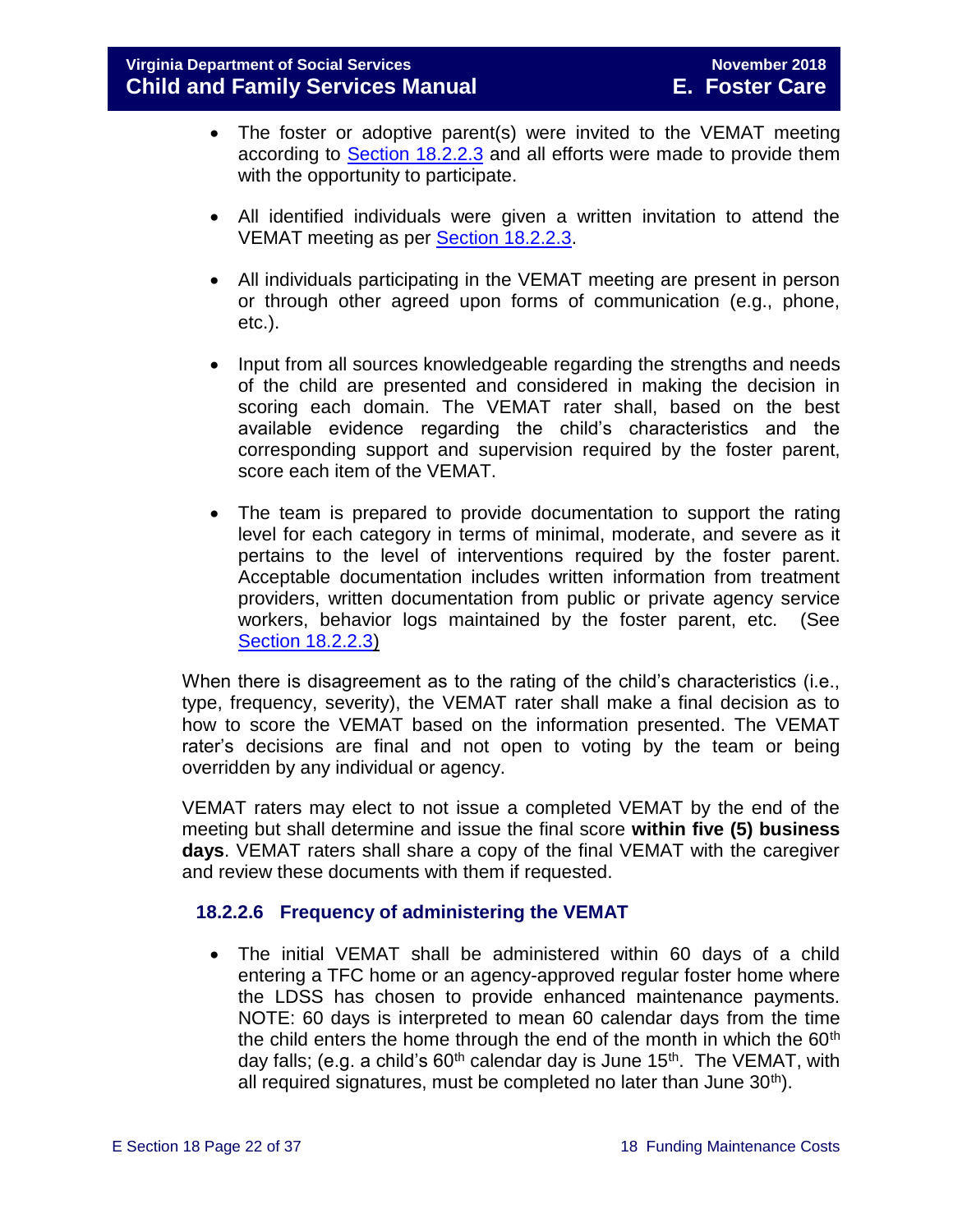**Virginia Department of Social Services November 2018 Child and Family Services Manual E. Foster Care**

- Reassessment of the enhanced maintenance payment is accomplished through a re-administration of the VEMAT.
	- $\circ$  For VEMAT scores BELOW 28, reassessments shall occur within 12 months of the previously administered VEMAT and no more frequently than quarterly unless requested by the foster or adoptive parent (see Section [18.2.2.7\)](#page-23-1). NOTE: 12 months shall mean 365 calendar days from the time the last VEMAT was administered and signed by all parties, through the end of the month in which the 365<sup>th</sup> day falls; (e.g. a child's 365<sup>th</sup> calendar day is June 15<sup>th</sup>. The VEMAT must be completed no later than June  $30<sup>th</sup>$ ). If the LDSS does not conduct the VEMAT within 365 days as defined above, the cost of the enhanced maintenance amount shall not be covered by title IV-E or CSA state pool funds. Local only funds shall be used from the first of the month following the  $365<sup>th</sup>$  day; until the VEMAT is completed and becomes effective: the first day of the month following the month the VEMAT is administered. The basic maintenance payment shall continue to be paid by title IV-E or CSA, based on the child's title IV-E eligibility status.
	- o For VEMAT scores 28 and ABOVE, reassessments shall occur within **three (3) months** of the previously administered VEMAT. NOTE: Three (3) months shall mean 90 calendar days from the time the last VEMAT was administered and signed by all parties, through the end of the month in which the  $90<sup>th</sup>$  day falls; (e.g. a child's 90th calendar day is June  $15<sup>th</sup>$ . The VEMAT must be completed no later than June 30<sup>th</sup>). If the LDSS does not conduct the VEMAT within 90 days as defined above, the cost of the enhanced maintenance amount shall not be covered by title IV-E or CSA state pool funds. Local only funds shall be used from the first of the month following the 90th day; until the VEMAT is completed and becomes effective: the first day of the month following the month the VEMAT is administered. The basic maintenance payment shall continue to be paid by title IV-E or CSA, based on the child's title IV-E eligibility status.
	- o If the child scores 36 solely due to severe medical/physical needs that are not going to improve, the LDSS may administer the VEMAT annually. The child's condition shall be clearly documented by a physician. The documentation should include the extent of the child's needs and that the child's condition in unlikely to improve.
- Beyond the requirement above, the LDSS may choose the frequency with which they re-administer the VEMAT. The administration schedule shall be applied consistently across all cases regardless of funding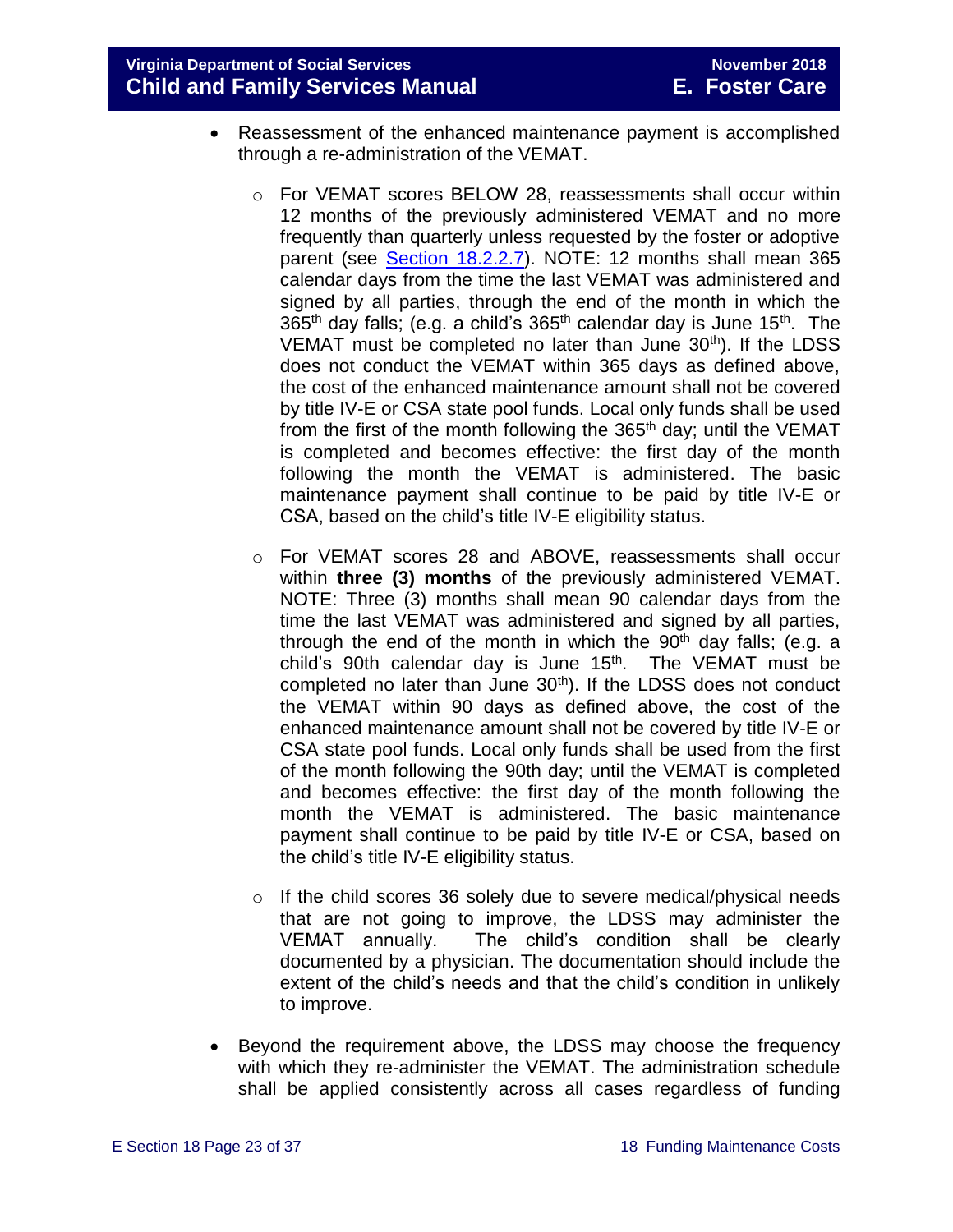source. However, the LDSS may select different reassessment frequencies for different enhanced maintenance payment levels (e.g., all cases rated in the severe category may be reassessed quarterly while all cases rated at moderate or mild may be reassessed less often).

 The LDSS shall select the frequency of re-administration of the VEMAT and such information should be provided to the foster parent and the LCPA.

#### <span id="page-23-1"></span>**18.2.2.7 Foster parent request for readministration of the VEMAT**

When foster parents believe a child's need for supervision and support is not being sufficiently addressed, the parents may contact the services worker to discuss their concerns about the child's behavior and options for how the behavior may best be addressed (e.g., does the child need a specific service that they are currently not receiving?). The service worker, the parent, and others who may have input regarding the child's needs (e.g., individuals participating in the FAPT, service planning meetings, etc.) are responsible to assess the child's needs and determine how to best meet those needs.

Foster parents may request a reassessment if the child's circumstances have changed in such a manner as to require four (4) or more weeks of clearly demonstrated increased or decreased need for supervision and support by the parents. Such change in behavior shall be documented and a request shall be made in writing to the LDSS to have the VEMAT readministered. (The ["Request](http://www.dss.virginia.gov/files/division/dfs/fc/intro_page/forms/032-04-0048-01-eng.pdf)  [for VEMAT Administration Due to Change in Child's Behaviors"](http://www.dss.virginia.gov/files/division/dfs/fc/intro_page/forms/032-04-0048-01-eng.pdf) is available on the DSS public website.

- The LDSS shall re-administer the VEMAT according to guidance in [Section 18.2.2.6.](#page-21-0)
- The VEMAT shall be readministered **within 15 calendar days** of the foster parents' written request.
- If the VEMAT indicates the enhanced maintenance payment should increase or decrease, any change shall take effect on the first day of the month following the readministered VEMAT.

#### **18.2.3 Completing the VEMAT prior to placement**

<span id="page-23-0"></span>A VEMAT may be administered for a child prior to his entry into foster care or when transitioning out of residential care to a foster home placement. The VEMAT may be administered prior to the placement when the LDSS has sufficient time and information available to allow for a proper administration of the tool. The identified foster parents shall be invited to the VEMAT meeting. Factors to consider in holding the VEMAT meeting prior to the change in placement include: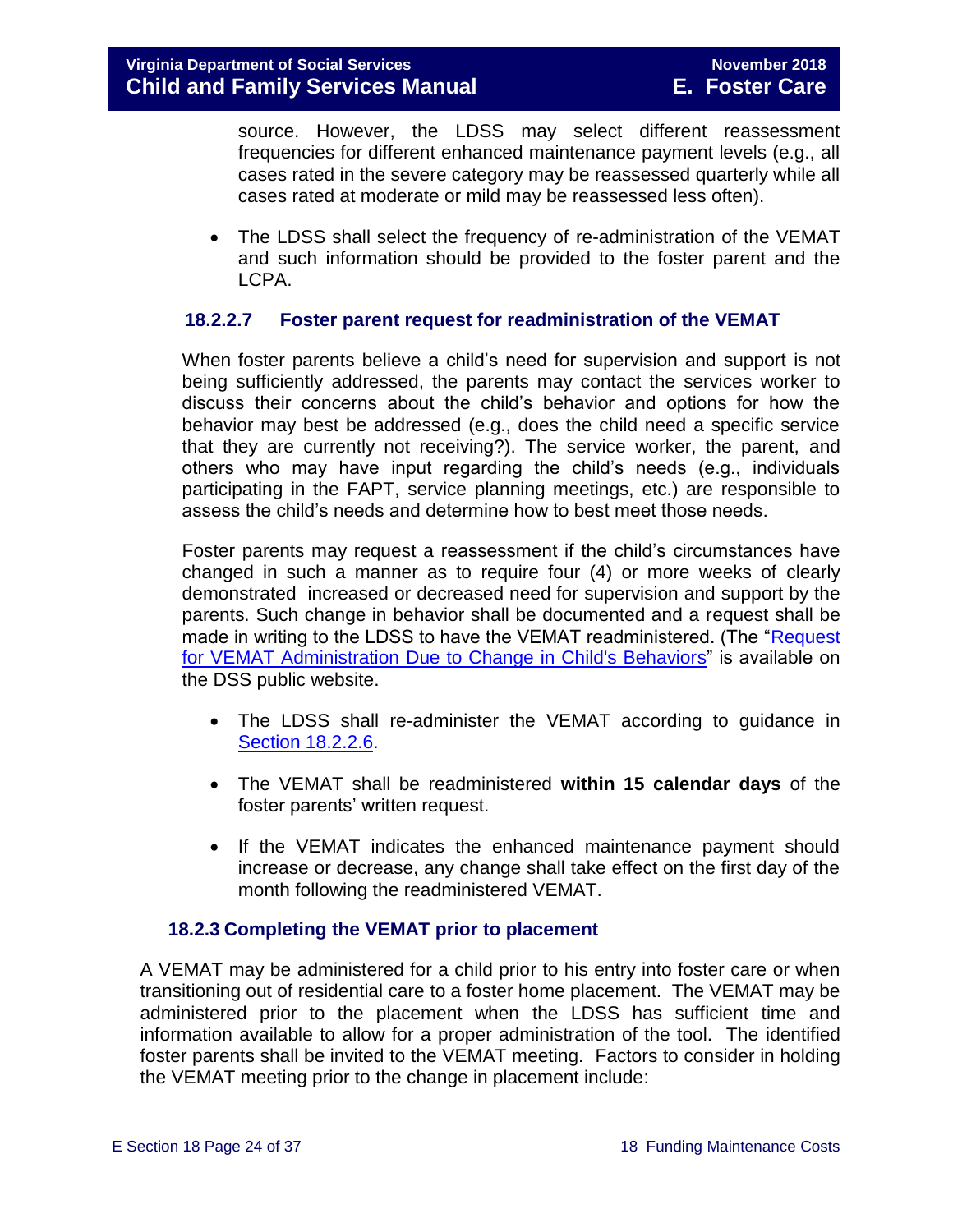- Whether the foster or adoptive parent will be able to attend the VEMAT meeting.
- Whether a current caregiver or someone with direct knowledge of the child's current needs and behavior can be a part of the VEMAT team.

#### <span id="page-24-0"></span>**18.2.4 Completing the VEMAT after placement**

When the VEMAT cannot be administered prior to placement and the child will be placed in a foster or adoptive home, the following procedures shall be followed:

- A VEMAT shall be administered within 60 days of a child being placed on an emergency basis. NOTE: 60 days is interpreted to mean 60 calendar days from the time the child enters the home through the end of the month in which the 60<sup>th</sup> day falls (e.g. a child's 60<sup>th</sup> calendar day is June 15<sup>th</sup>. The VEMAT must be completed no later than June  $30<sup>th</sup>$ ).
- The emergency enhanced maintenance payment is automatically paid for any child placed on an emergency basis and is pro-rated for the first month. The emergency payment begins on the first day of placement.
- If the VEMAT indicates the payment is to be increased or decreased from the emergency payment rate, the change in payment shall begin on the first day of the month following the completion of the VEMAT.
- If the LDSS does not administer the VEMAT within 60 days, the emergency payment shall continue until the VEMAT is completed and becomes effective. The emergency payment shall be paid from local-only funds (see [Section](#page-15-0) [17.2.2.3\)](#page-15-0) beginning on day 61 until the first day of the month following the month the VEMAT is administered.

#### <span id="page-24-1"></span>**18.2.5 Agency responsibilities for supporting foster parents receiving enhanced maintenance**

#### **18.2.5.1 Agency support services**

Agencies shall provide additional support and assistance to foster parents who have children placed in their homes where enhanced maintenance payments are made. Such assistance is critical in avoiding placement disruptions and ensuring that foster parents have the guidance and tools to understand the child's needs and provide appropriate support to the child while ensuring the child's safety. Agency supports that shall be provided include at a minimum:

Twenty-four-hour, seven-day per week access to an on-call case worker.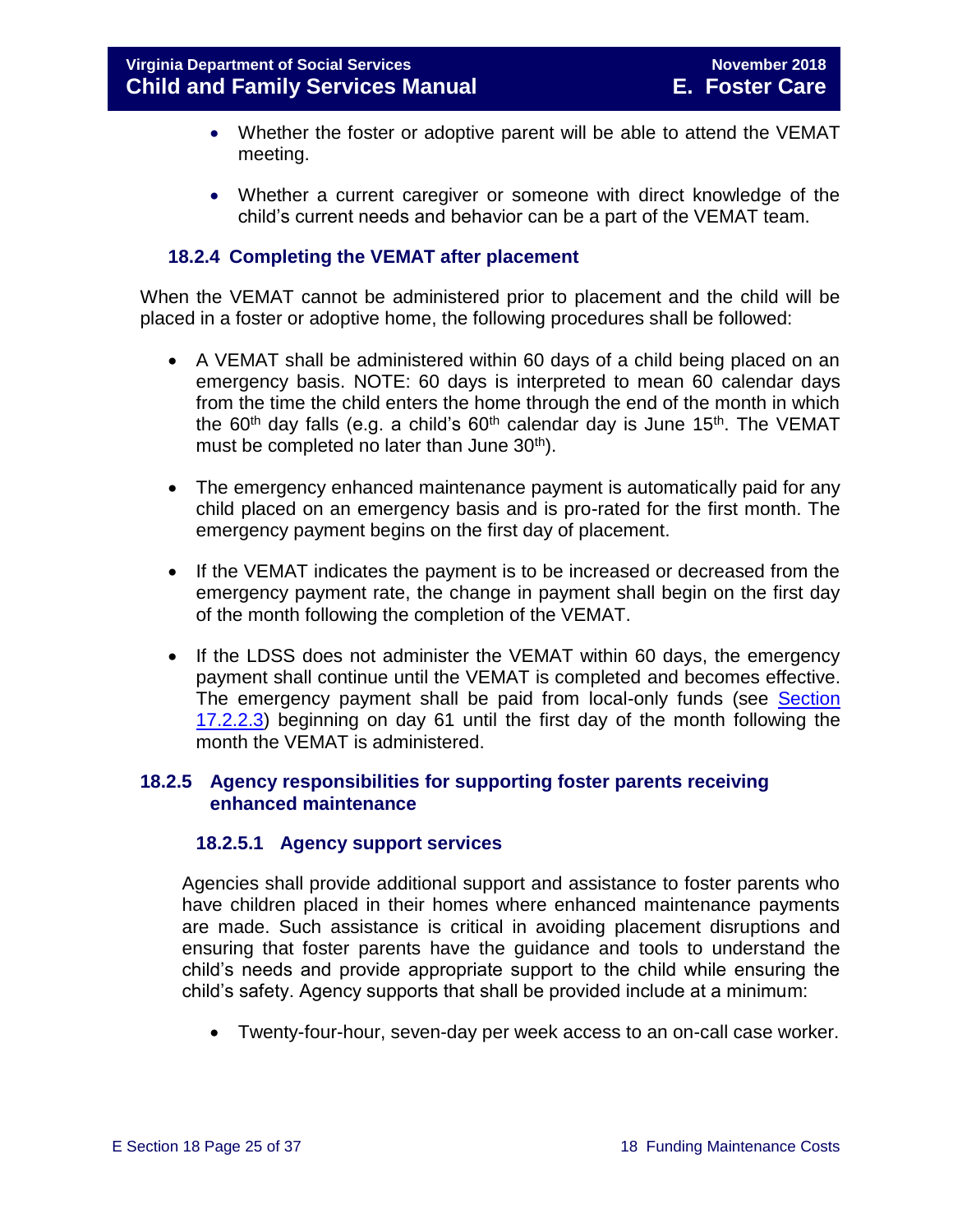- A supervisory-level human services worker shall be available to the case worker 24 hours, seven days per week to provide direction and assistance as necessary.
	- o The agency may provide these services directly or may contract with private agencies or individuals to provide these services.
	- o Agencies may also share access to an on-call worker and supervisor to meet these criteria.
- Monthly face-to-face contacts with the foster parents by a service worker. The monthly contacts should focus on:
	- o The foster parent's relationship with and perceptions of the child in care including such things as:
		- Their attachment to the child.
		- **The child's strengths and progress in all life domains.**
		- Any concerns the parent has about the child's behavior.
		- Needs or their ability to work with the child.
		- The impact of having the child in their home.
		- **The need for additional training, services, or agency support.**

Discussion should also occur about the foster and the child's progress toward service plan goals.

 The expectations for how the foster or adoptive parent is to address the needs of the child. This shall include the specific support and supervision activities to be conducted by the foster or adoptive parent that are required to meet the needs of the child.

#### **18.2.5.2 Purchased services**

The LDSS may purchase services for monthly contacts with the foster parent.

LDSS may develop and share contracts with private providers to meet the requirements of this section.

All LDSS or contractual worker contacts with the family shall be documented in OASIS or, when the contact is by a private provider, documented in the child's record maintained by the agency and included in required reports to the LDSS.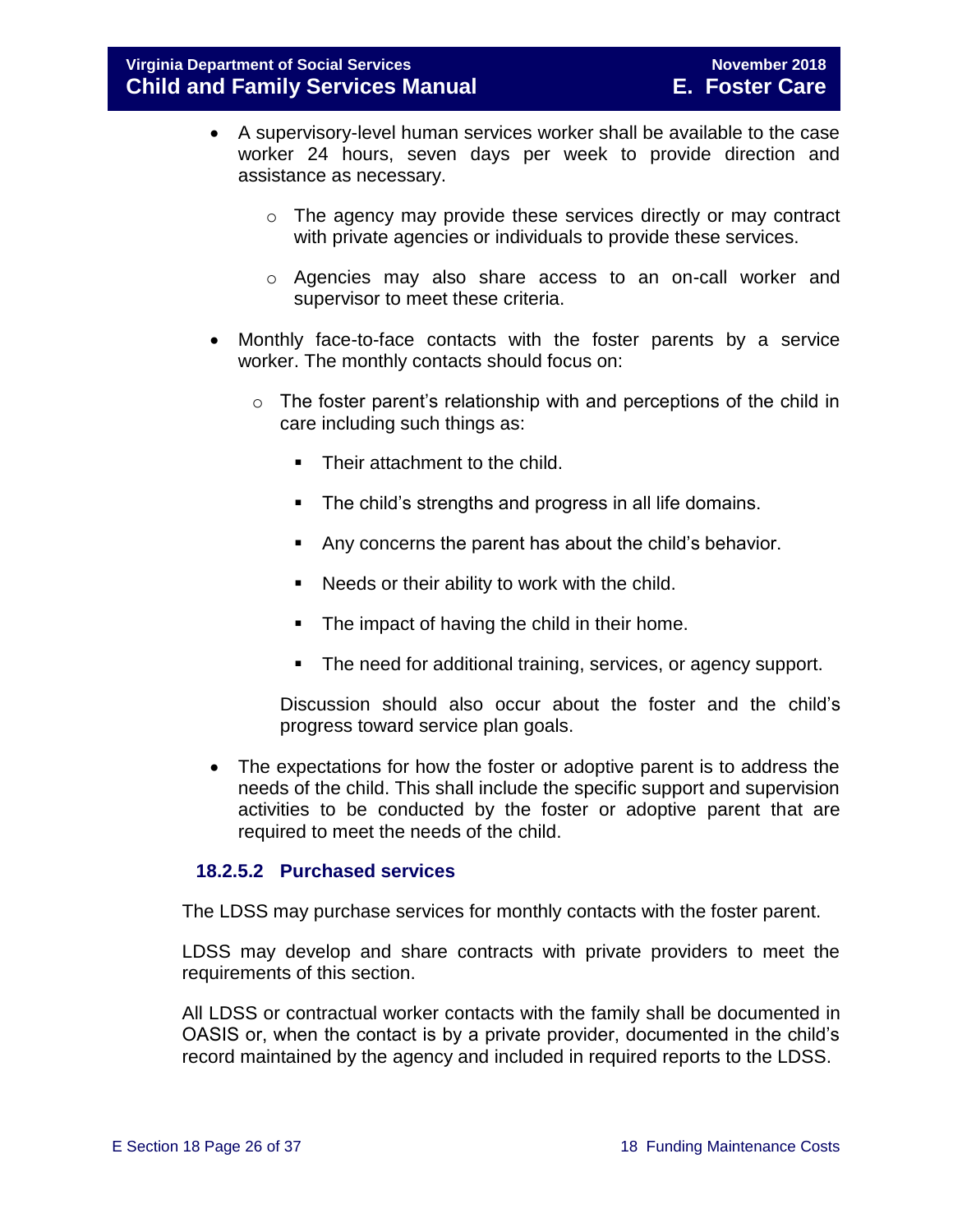The LDSS shall monitor and document the contractor's performance if the LDSS chooses to contract out activities (i.e., conducting monthly face-to-face contacts; providing an appointed on-call service worker that shall be available to make face-to-face contacts if necessary to provide services to the child and the foster family 24 hours per day, seven days a week) [\(22 VAC 40-221-30\)](http://leg1.state.va.us/cgi-bin/legp504.exe?000+reg+22VAC40-221-30).

#### **18.2.5.3 Training**

Training shall be discussed with and provided to the foster parent(s) that is unique to their needs and their ability to manage the needs of the child.

If needed training is available as part of an already-established curriculum, (e.g., PRIDE) the foster parent should be directed to attend that training. If needed training requires access to other training sources (e.g., attending specialized training on gavage feeding or autism), the agency shall identify the training source and assist the foster in accessing the training.

- LDSS are encouraged to contact their CRAFFT Coordinator and Adoption and Family Recruitment Consultants as sources of support in locating or providing training resources. FACES of Virginia's Families should also be used as a source of training and support.
- The cost of training is an agency responsibility. LDSS may pay the cost of such training through title IV-E training funds when the VDSS has approved the training through the LDSS' title IV-E training plan.

#### **18.2.5.4 Documentation**

<span id="page-26-0"></span>Any contacts made with the on-call worker by the foster parent should be documented in the Contacts screen in OASIS or, when it is a private agency, documented in the child's record maintained by the private agency and included in required reports to the LDSS.

Discussions should occur with the foster parent(s) regarding the need for documenting the child's behavior(s), responses to services, and interventions, including any parental involvement and support. This discussion will result in a joint decision as to the manner in which such documentation shall be completed. Documentation is critical to the agency's ability to accurately assess ongoing service needs, progress, training for the foster and the child's general adjustment.

When the child receives enhanced maintenance, the foster care service plan or Individual Family Service Plan shall include, but is not limited to:

 Measureable goals, objectives, and strategies for the foster and adoptive parent and the child placing agency in addressing the identified needs of the child.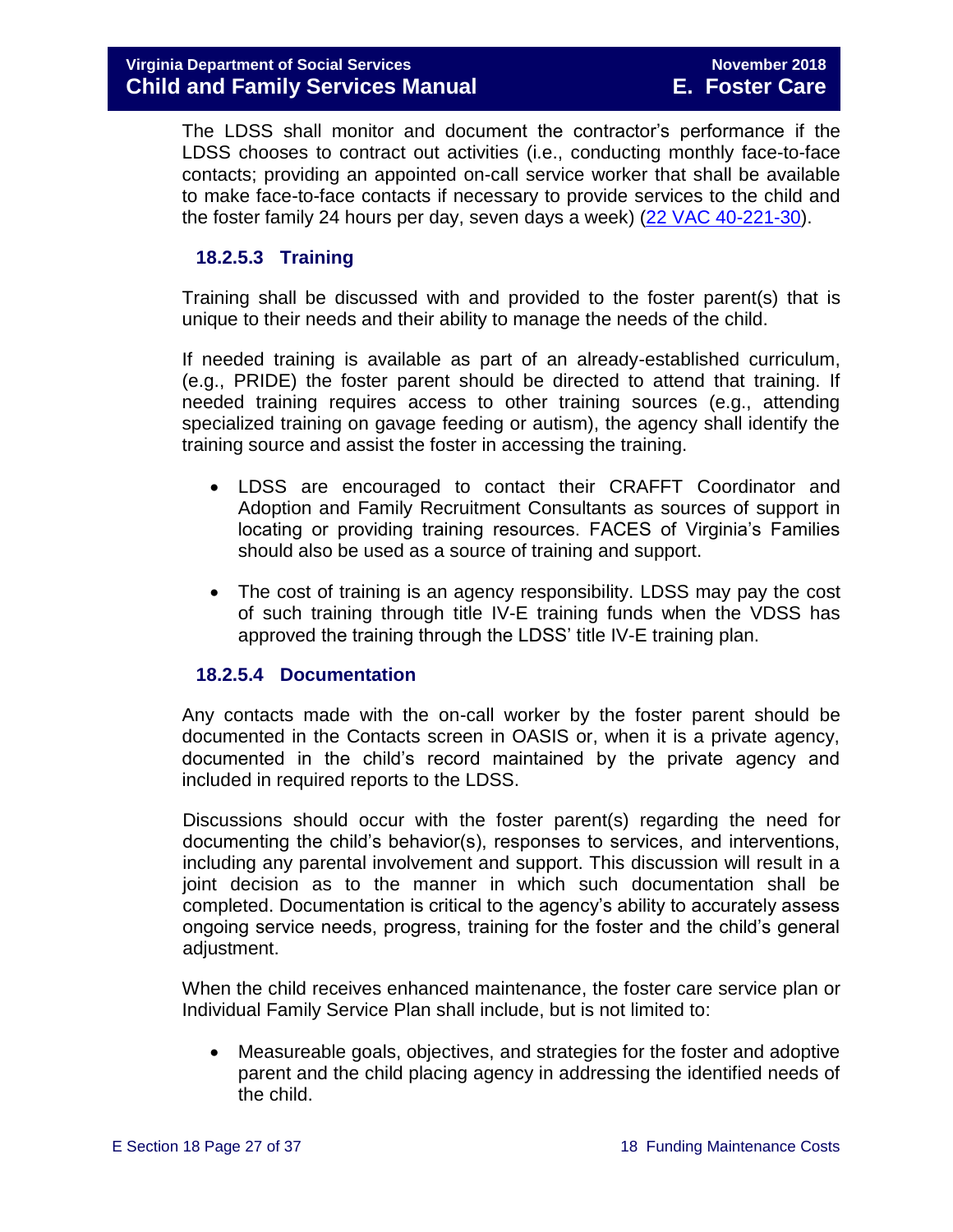- Provisions for providing training to the foster and adoptive parent consistent with the identified needs of the child.
- Provisions for services to prevent placement disruption and maintain a stable placement.
- The method developed jointly by the child placing agency and the foster and adoptive parent to document the child's progress [\(22 VAC 40-221-](http://leg1.state.va.us/cgi-bin/legp504.exe?000+reg+22VAC40-221-30) [30\)](http://leg1.state.va.us/cgi-bin/legp504.exe?000+reg+22VAC40-221-30).

#### <span id="page-27-0"></span>**18.2.6 Responsibilities of foster parents receiving enhanced maintenance**

#### **18.2.6.1 Responsibilities of foster parents**

Foster parents receiving enhanced maintenance payments have accepted children into their family whose needs will require a greater level of adult supervision and support than other children, either initially or long-term. Foster parents accept these children into their homes with the expectation that they will provide the type of environment and support necessary for the child to:

- Remain in the home until permanency for the child is achieved.
- Progress in their overall development including academic achievement.
- Have their medical, dental, and mental health care needs met.

As a partner in helping meet these needs for the child, foster parents are expected to provide a great deal of the support and supervision required for a child to remain safe and have the opportunity to build on their strengths and progress in their development. Other partners such as the school, therapists, mentors, in-home providers, service workers, and others will help support the child in addressing areas of need. As a result, it is necessary for the LDSS to identify the specific requirements for support and supervision expected from the foster parent, which may include but are not limited to:

- Participate in and cooperate with the LDSS in developing the service plan, attend Family Partnership Meetings as requested, and attend any meetings the private agency, local education association, or other providers may hold.
- Discuss with the agency and follow through on all services provided to them or expected of them in order to ensure the child's well-being and progress, maintain the child's safe placement, and support reunification when appropriate for the child.
- Assume responsibility for managing the daily supervision and supportive tasks a child may need including but not limited to: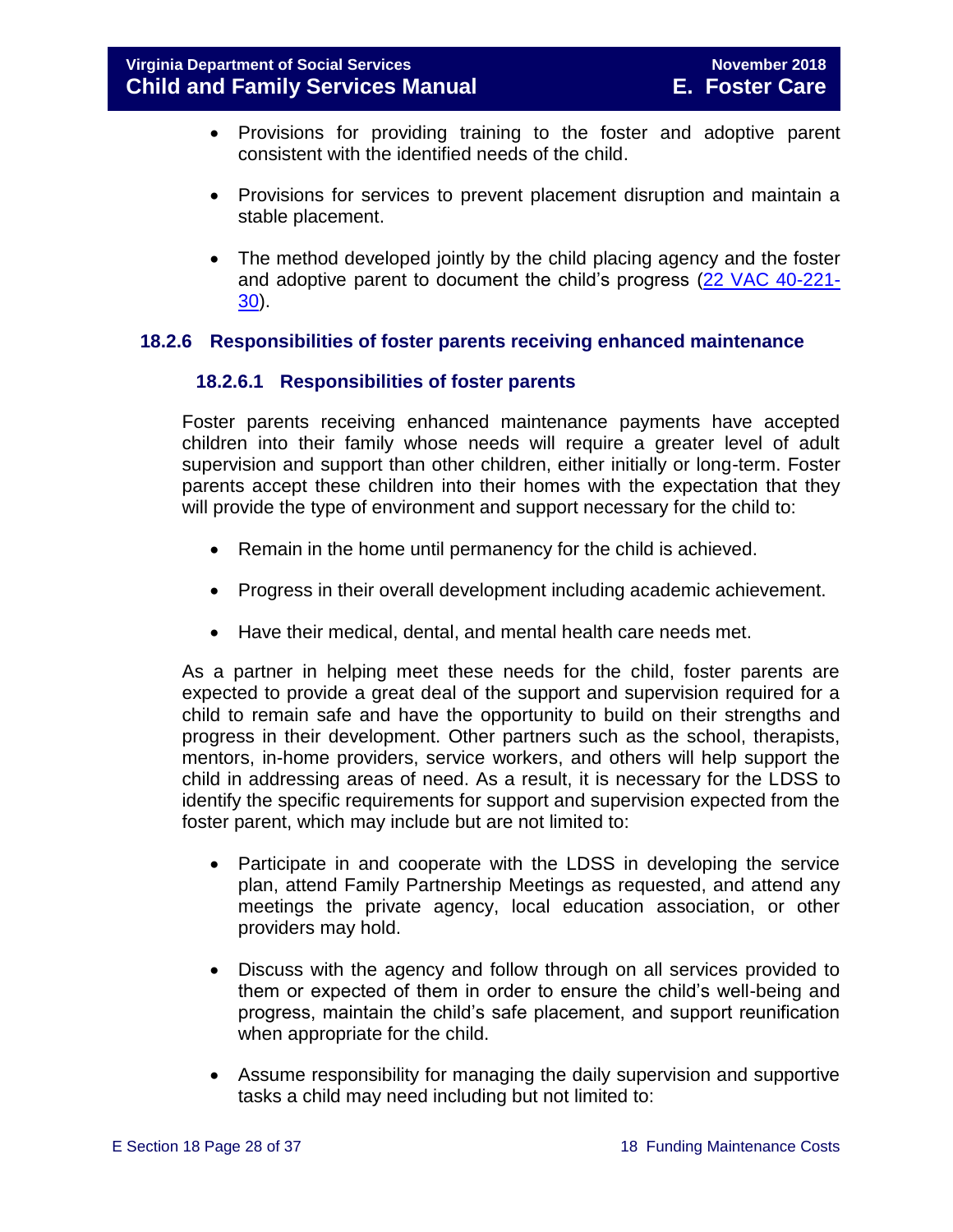- o Transporting the child to appointments, visits with birth family members and other previous custodians, school, after-school activities, etc.
- o Supervising visitation with family and siblings when appropriate as determined by the case worker.
- o Attending and participating in court hearings, therapy, or other appointments with the child.
	- The LDSS should take into consideration time and distance when requiring foster parents to transport and participate in appointments and therapy with the child. LDSS and LCPA staff may assist in these parental activities but should do so as an occasional support to the family and not as a matter of rule.
- $\circ$  Following up on any services for the child such as in-home physical therapy exercises, additional educational assistance, implementing in-home strategies designed to remediate problems or promote progress in a child's development, and documenting progress on such strategies and their goals.
- Communicate to the agency any and all difficulties in understanding or managing the needs of the child and any training needs that would be helpful in improving their ability to parent the child and effectively meet the child's needs.
- Contact the agency and request assistance when they experience difficulty managing the child and need support in order to safely maintain the child in their home. Foster parents should always contact the agency prior to a situation reaching a critical level and avoid requesting the removal of the child from their home.
- Accurately and consistently monitor and document the child's behavior(s) and the parent's involvement and support in a manner that has been decided on with direction from the agency. (See Section [18.2.5.4](#page-26-0) for the agency worker's role in assisting in documentation.)
- Participate in all VEMAT meetings or, when unable to attend a scheduled meeting, work with the LDSS to promptly reschedule the meeting.
- Consistently meet all foster home approval requirements.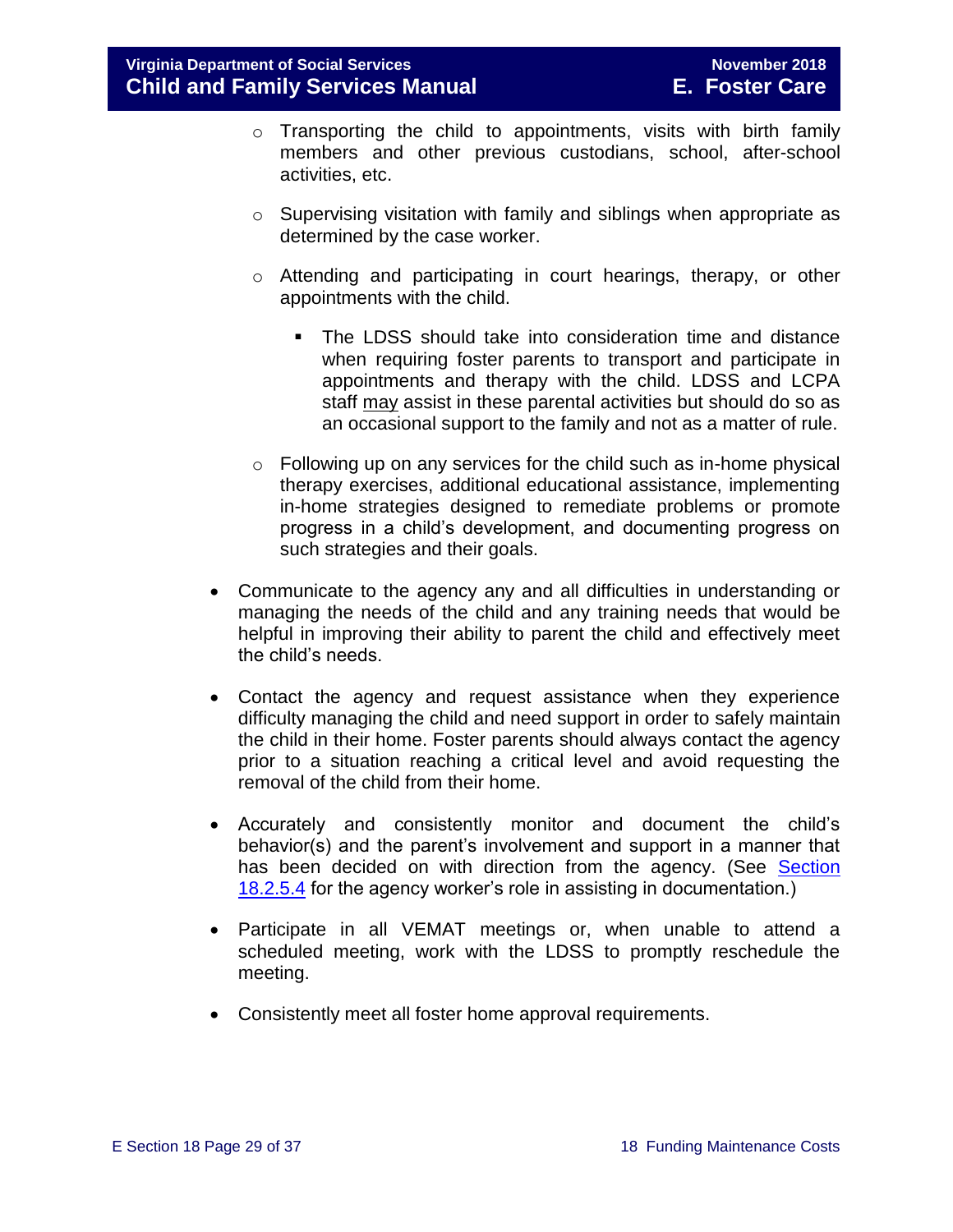#### <span id="page-29-0"></span>**18.2.7 Discontinuing or suspending enhanced maintenance payments**

Enhanced maintenance payments may be suspended or discontinued by the LDSS when:

- The foster parent does not follow through on all requirements as documented in the service plan or any additional requirements that are identified by the LDSS or other providers as important to the safety and well-being of the child.
- The foster parent does not participate in the VEMAT meeting as agreed upon.

Prior to suspending or discontinuing the enhanced maintenance payment, the LDSS should discuss any concerns with the foster parent in an attempt to rectify the conditions that are of concern. LDSS or LCPAs that suspend or discontinue the enhanced maintenance payment should evaluate the safety needs of the child and whether continued placement in the home is in the child's best interests.

If enhanced maintenance payments are suspended or discontinued, basic maintenance payments shall continue and be paid from the same funding source for which the child is eligible.

#### <span id="page-29-1"></span>**18.2.8 Reviews**

Reviews of the decision for an enhanced maintenance payment as determined by the VEMAT may be held when the foster parent or the child's GAL, believes the administration of the VEMAT did not accurately portray the needs of the child or the VEMAT meeting was not held in accordance with this guidance.

If the foster parent or GAL elects to request a review of the results of the VEMAT, he shall submit a written request for a review by the LDSS Director or their designee. The following should be documented on the request form:

- Specific reasons as to why the results of the VEMAT did not accurately capture the needs of the child shall be documented on the [Request for](http://www.dss.virginia.gov/family/fc/index.cgi)  [VEMAT Review](http://www.dss.virginia.gov/family/fc/index.cgi) available on the DSS public website.
- Specific VEMAT meeting protocols that the foster parent believes were not followed and, therefore, justify a new VEMAT, shall be documented on the Request for VEMAT Review form.

Foster parents or GAL have **five (5) business days** after receipt of the completed VEMAT form to request a review. The request shall be in writing and directed to the LDSS Director. Completion of the VEMAT means the final score was determined by the rater and the foster parent requested and received a copy of the VEMAT.

 The Director or his designee shall conduct the review. The designee will not be an agency staff member who has direct responsibility for the case.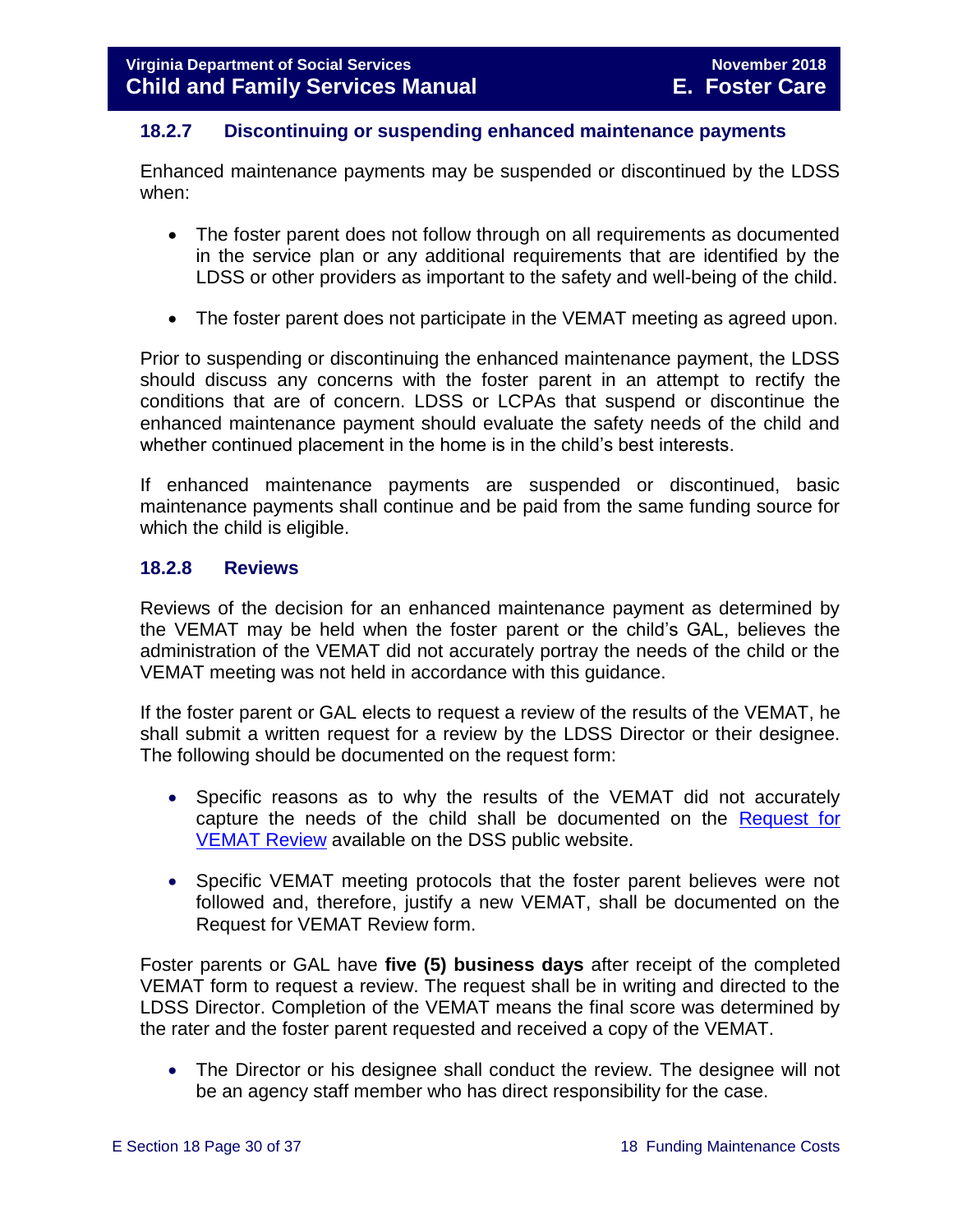- The LDSS Director or his designee has **15 business days** after receipt of the written request for a review to conduct the VEMAT administrative review. The LDSS Director or his designee shall:
	- o Become familiar with all documentation used to complete the VEMAT.
	- o Review any guidance that is germane to the request for a review.
	- o Discuss the decision-making process with the VEMAT rater. The discussion should focus on the specific reasons the caregiver identified in the Request for VEMAT Review Form.
	- $\circ$  Determine whether they will also contact other members of the team, including the caregiver, to obtain additional information. If other team members are contacted:
		- The discussion should focus only on the issues identified in the Request for VEMAT Review form and should seek to obtain additional clarifying information.
		- The confidentiality of individuals and the information shared shall be protected.

The LDSS Director or designee shall require a new VEMAT meeting be held when procedures for scheduling and holding the VEMAT meeting were not followed. This includes:

- Written notice that the VEMAT meeting was not provided to the foster parent **at least five (5) business days** prior to the meeting.
- Individuals with first-hand knowledge of the child's strengths and needs and whose presence at and input into the VEMAT meeting was requested by the foster parent were not provided written notice of the meeting **at least five (5) business days** prior to the meeting.
- Available documentation specific to understanding the child's strengths and needs was not allowed to be presented in the meeting by participants.

The LDSS Director or his designee shall either concur with the original decision or shall order a new administration of the VEMAT. When the Director or his designee does not concur with the original decision, the Director or his designee shall not adjust the rate but shall direct that a new VEMAT be completed.

 The LDSS has **ten (10) business days** to re-administer the VEMAT if the Director or his designee decides a new VEMAT is required.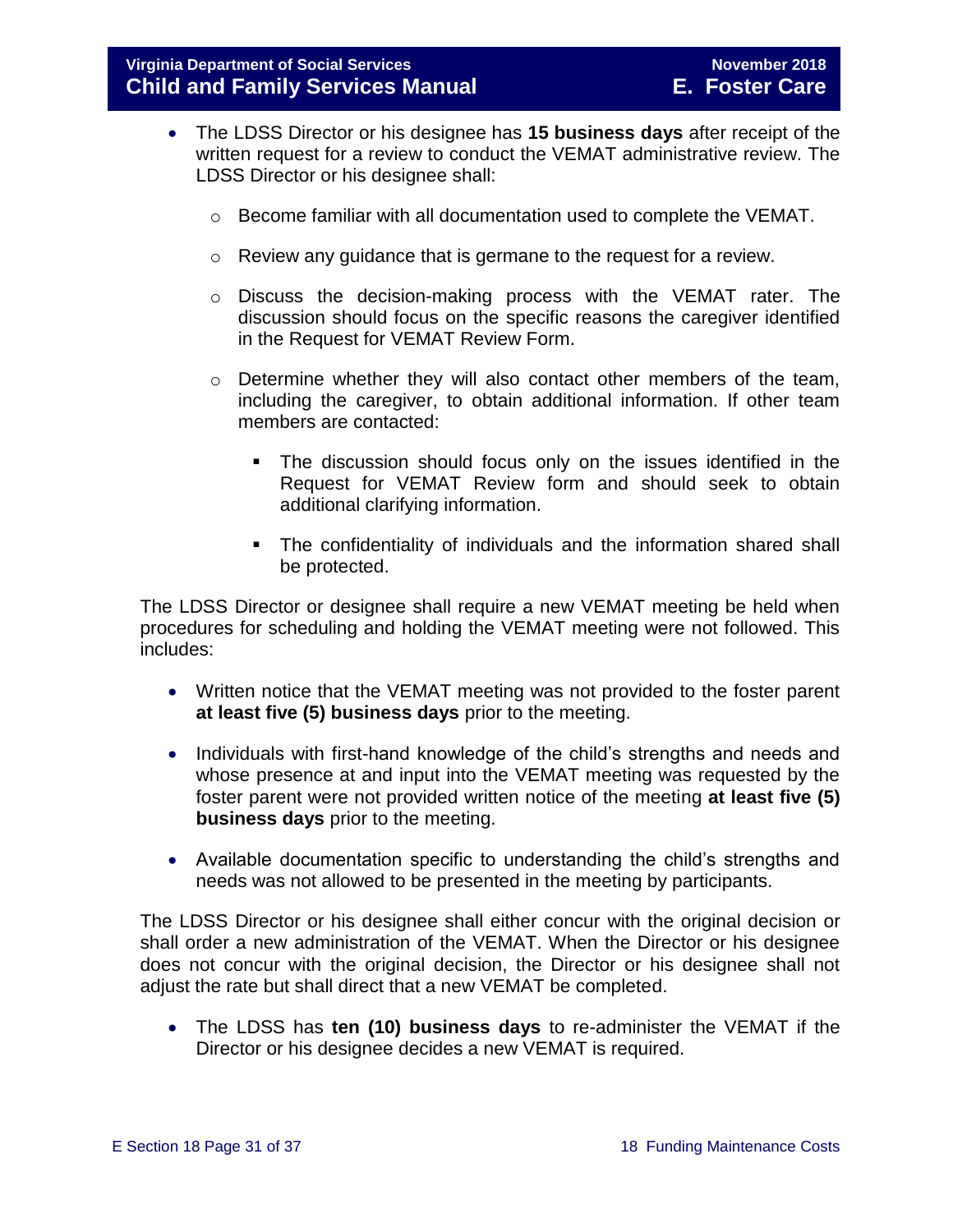- *The VEMAT rate under review shall take effect the first of the following month pending the VEMAT being re-administered.*
- If the re-administration of the VEMAT indicates there should be a change in the enhanced maintenance rate, the new rate shall be initiated on the first day of the subsequent month.

*Example: The annual reassessment is completed on 9/28 and the child scores a 20. The rate that coincides with the score of 20 shall take effect 10/1. On 9/29, the foster parents request that the VEMAT be readministered and the director agrees. The VEMAT is readmisitered on 10/5 and the child scores a 24. The rate that coincides with a score of 24 shall take effect on 11/1.* 

## <span id="page-31-0"></span>**18.3 Paying supplemental clothing allowance**

In addition to basic maintenance payments, the supplemental clothing allowance in [Section](#page-3-2) 18.1.3 should be used for:

- Every child each year they are in foster care.
- The child of a foster child.
- A new foster care episode for the child, even if the child was in care previously during the year and received the allowance in the initial foster care episode.

The clothing allowance should pay for needed clothing:

- At initial placement.
- At placement changes.
- For back-to-school.
- As the child grows.
- If items are lost or destroyed.

The supplemental clothing allowance shall not exceed the designated rate posted in [Section 18.1.3,](#page-3-2) regardless if the amount was paid for by title IV-E, CSA or a combination of the two. However, if the child outgrows clothing or his clothing is lost or destroyed, an additional supplemental clothing allowance may be approved by the VDSS Regional Foster Care Consultant, using the following protocol. The LDSS provides the name, age, and why the emergency amount is needed for the child/youth over and above the supplemental clothing allowance for the year. The regional Foster Care Consultant may approve up to \$250.00 additional emergency clothing monies for the year. This process must be documented in writing; an email request with documented approval shall suffice. As clothing is a maintenance cost, this protocol will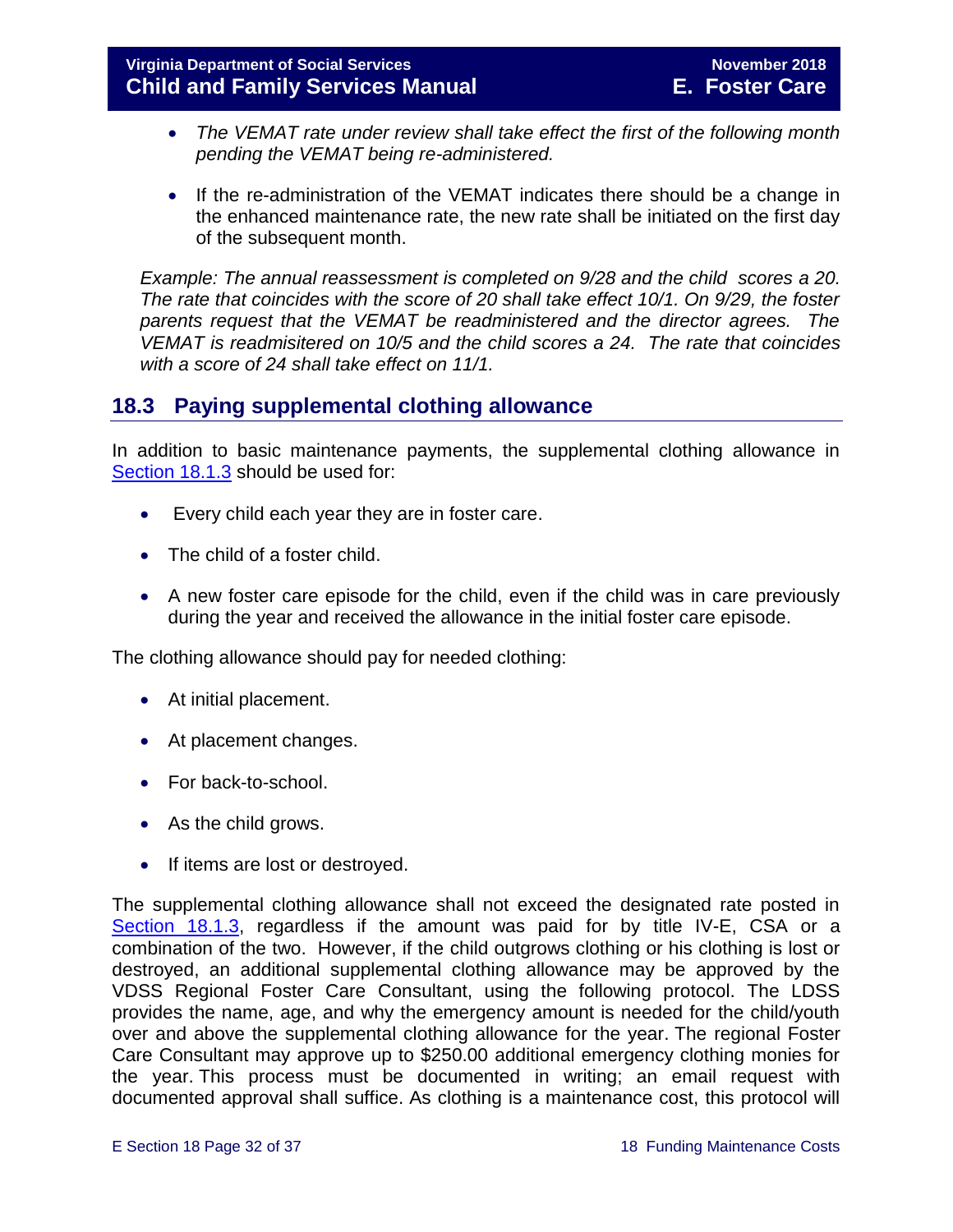be followed for children regardless of funding source. The Code of Virginia (§ [2.2-5209\)](http://law.lis.virginia.gov/vacode/2.2-5209/) allows a CPMT the discretion to create policies which exclude maintenance costs from FAPT review. Thus, in localities with these policies, FAPT review is not necessary following the consultant's approval. In localities where the CPMT has not established such policies, the usual FAPT process is followed after the consultant's approval. Lack of documentation for the approval will be considered a fiscal error and local money shall be used.

It is at the discretion of the LDSS as to how to reimburse the purchaser for the use of the supplemental clothing allowance for the children in its custody. However, the supplemental clothing allowance should be reimbursed or disbursed and claimed within the guidelines of the LASER reimbursement process to be counted in the correct state fiscal year.

LDSS are tax-exempt organizations. It is not necessary for tax to be paid on clothing purchased for children in the custody of the LDSS. LDSS can provide foster parents with tax exempt information or make clothing purchases through agency vouchers or other means. However, when this is not practical, tax paid on clothing purchases is an allowable expense. Tax paid will be calculated as part of the total clothing allowance for that child.

The decision as to the appropriateness and reasonableness of the items purchased is the responsibility of the service worker. If the service worker has questions regarding the appropriate use of the supplemental clothing allowance, the service worker should discuss the issue with his or her supervisor and may consult the regional Foster Care Consultant for technical assistance.

All supplemental clothing allocations shall be verified and tracked through documentation that the funds were used to purchase clothing for the designated child. This may include a purchase order to the store and receipt or a receipt from the store(s) where the foster parent purchased the items. The service worker is responsible for securing documentation from the foster parents and monitoring the clothing amounts paid annually for supplemental clothing for the children in his caseload.

The benefit programs specialist is responsible for determining eligibility for title IV-E and recommending accurate payments to ensure the allocation does not exceed the limits established by the state.

Supplemental clothing allowances apply to all children regardless of funding source.

For the IV-E eligible child, supplemental clothing expenditures shall be verified with receipts and any undocumented portion of the supplemental clothing allowance shall be reimbursed with local only funds.

For the non IV-E child, supplemental clothing expenditures are monitored as established by the local CMPT and its policies.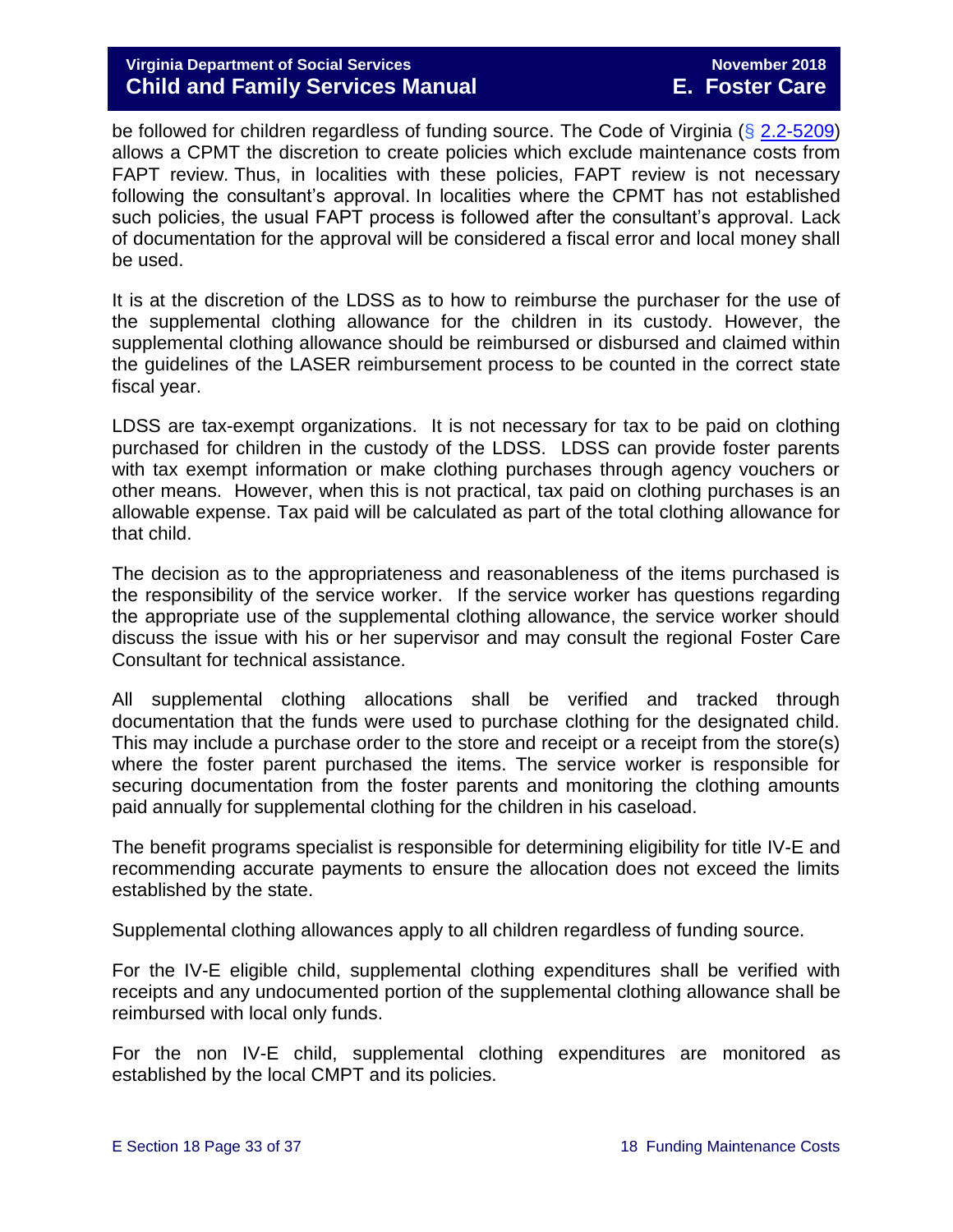# <span id="page-33-0"></span>**18.4 Paying expenses by foster parents on behalf of child**

The procedures required to reimburse foster parents for expenses paid by them on behalf of the foster child are:

- The services shall be pre-authorized.
- Services purchased on behalf of the child may include, but are not limited to, transportation, exclusive of that required for medical care under title XIX, school fees, and purchases from commercial establishments.

## <span id="page-33-1"></span>**18.5 Paying for children supervised by another agency**

- Payment for the costs of maintenance and social services is the responsibility of the agency holding custody of the child or having accepted placement of the child.
- Certification of a child to a state mental health facility does not relieve the LDSS of custody. In this instance, room and board and medical costs are the responsibility of the public facility. Costs of clothing and personal care items shall be paid by the LDSS holding custody and cannot be title IV-E funds.
- The Department of Juvenile Justice (DJJ) is responsible for the maintenance and care of the child committed to its care. Payments cannot be made by the LDSS for maintenance of the child at the DJJ facility.
- For children placed in out-of-state foster homes:
	- o Payment for the child's maintenance is at the standard rate for Virginia. When this rate is not acceptable to the other state, payment of the other state's rate, even if over Virginia's rates, shall be made.
	- $\circ$  The foster homes shall meet standards for care set by the other state.

#### <span id="page-33-3"></span>**18.6 Contingency Fund**

#### <span id="page-33-2"></span>**18.6.1 Prior to filing a claim**

The agency worker responsible for handling the claim, or the service worker for the foster child shall discuss with the foster child and foster parents the circumstances surrounding the incident involved in the claim.

The following should be addressed with the foster parent:

- Adequacy of foster parent(s) insurance for coverage of valuables
- Adequacy of supervision of foster child's activities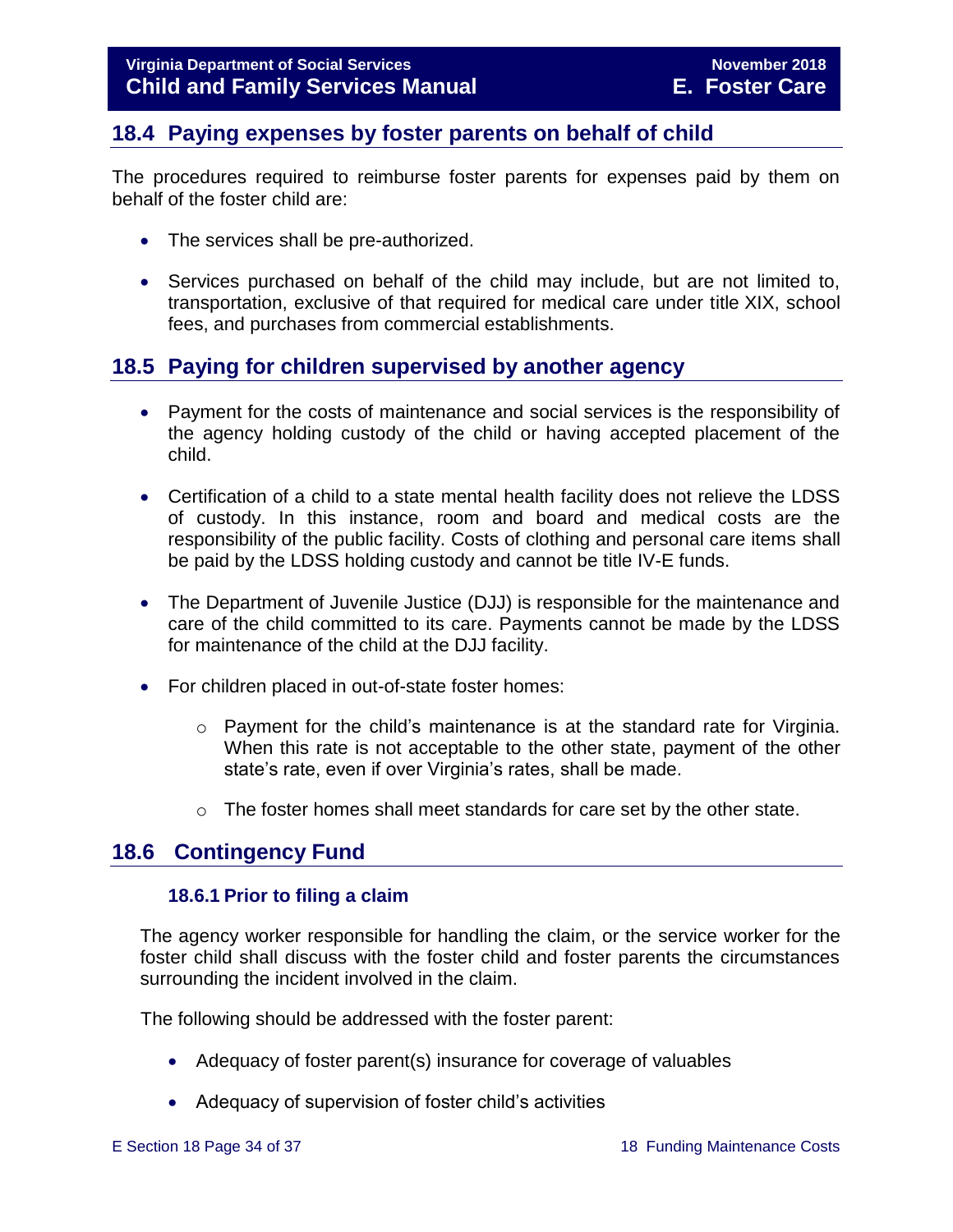- Precautions taken to prevent damages
- <span id="page-34-0"></span>• Consequences to child if applicable

#### **18.6.2 Who may file a claim**

Claims may be made on behalf of foster parents approved by the local board of social services.

Claims made on behalf of foster parents approved by a CPA are not eligible for reimbursement.

Claims are to be submitted to the Virginia Department of Social Services by the local department of social services (LDSS) worker for approval.

Local social services directors or designees must sign off on all claims being submitted for payment.

#### <span id="page-34-1"></span>**18.6.3 Exclusions related to property damage**

- Claims for theft or destruction by a foster child of cash or uninsured jewelry
- Claims for normal wear and tear or property
- Claims for any property other than where the foster child resides
- Claims for stolen guns or ammunition
- Claims for lost clothes or any theft where the foster parent's ownership is not clearly established
- Claims for vandalism or stolen property in excess of a police report estimate of damages
- Claims for lost wages due to injury

#### <span id="page-34-2"></span>**18.6.4 Filing a claim**

- All claims of \$3000 and above must be submitted to the home owner's insurance of the foster parents prior to filing a claim with VDSS.
- The foster parent must notify the LDSS worker within **30 days** of the discovery of the loss or damage.
- Within **7 days** of the report to the LDSS, the foster parents should file a claim with their own insurance.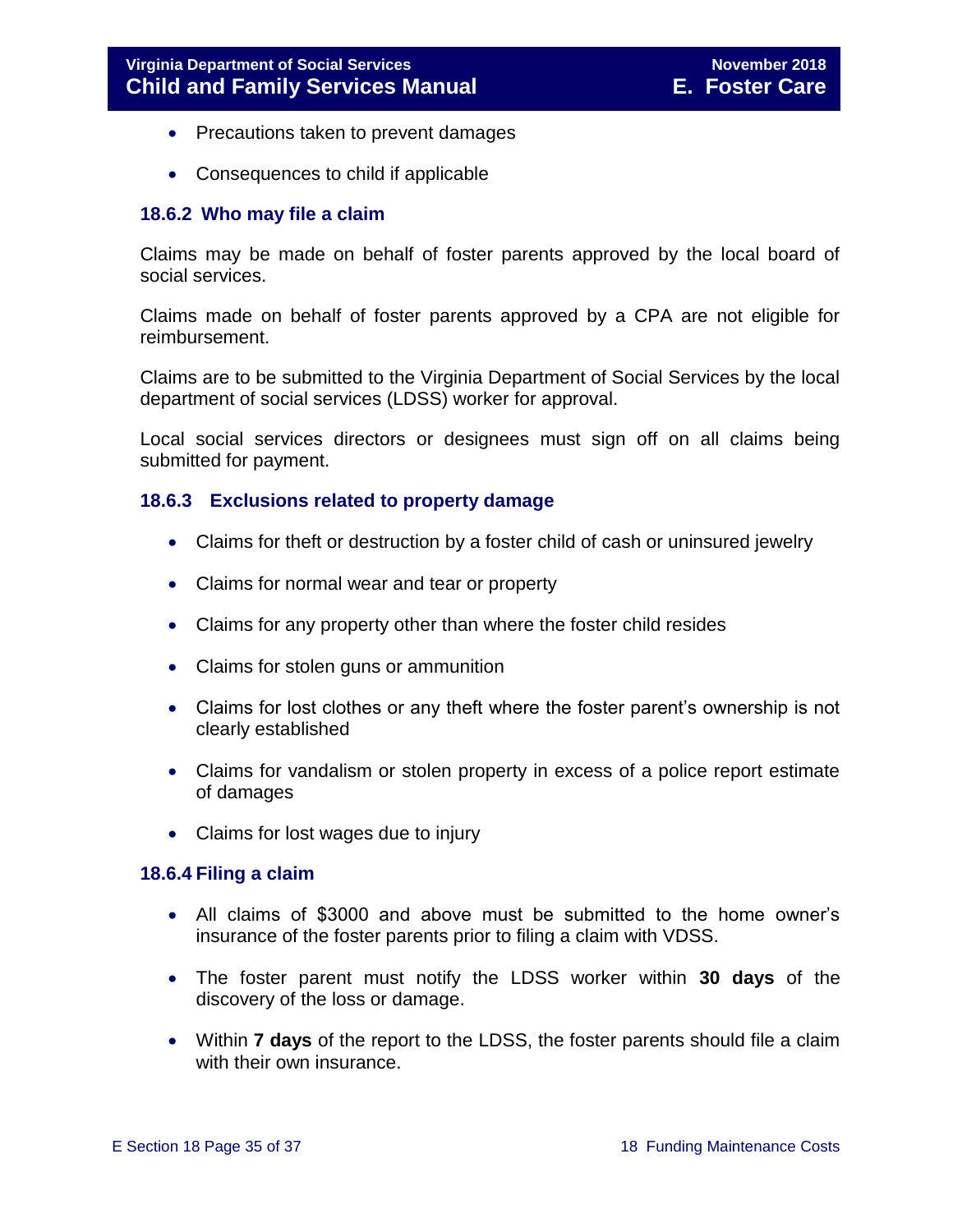- The foster parent must provide home owner's insurance information at the initial claim.
- For claims involving destruction, damage, or theft of property, the foster parent must produce evidence the items stolen or damaged were in their possession.
- All damaged or destroyed items must be viewed by the LDSS worker, within **30 days** of discovery of the loss or damage.
- In limited circumstances, if the item cannot be safely stored until viewed by the LDSS worker, the foster parent must produce proof of ownership. Acceptable proof of ownership includes sale receipts, photographs, or verification by the LDSS worker.
- In cases involving theft or intentional damage, LDSS workers and foster parents must determine whether a police report should be filed. Decisions may be based on the need for the personal accountability of the youth. If a police report is filed it should be attached to the claim filed with VDSS.
- The Contingency Fund may pay insurance deductibles of \$500 or less.
- Exceptions to filing a claim with the home owner's insurance of the foster parents are as follows:
	- $\circ$  If a claim is less than the insurance deductible
	- $\circ$  If the home owner's insurance policy of the foster parents excludes damages or theft by residents/occupants of the home (proof of such exclusion must be submitted with claim)
	- $\circ$  If the foster parents only have automobile liability coverage and the damage falls under collision coverage (proof of such exclusion must be submitted with claim)
	- o If the foster parents are filing multiple claims with VDSS and the amount of reimbursement for one claim is less than the insurance deductible, a claim for this item need not be filed. The other claims, if higher than the deductible may be submitted.
	- $\circ$  In the above instances, a copy of the insurance policy with information regarding the deductible, exclusions, should be submitted with the claim to VDSS.
- All police report requirements of the home owner's insurance of the foster parent(s) must be met prior to filing a claim with VDSS. A copy of the